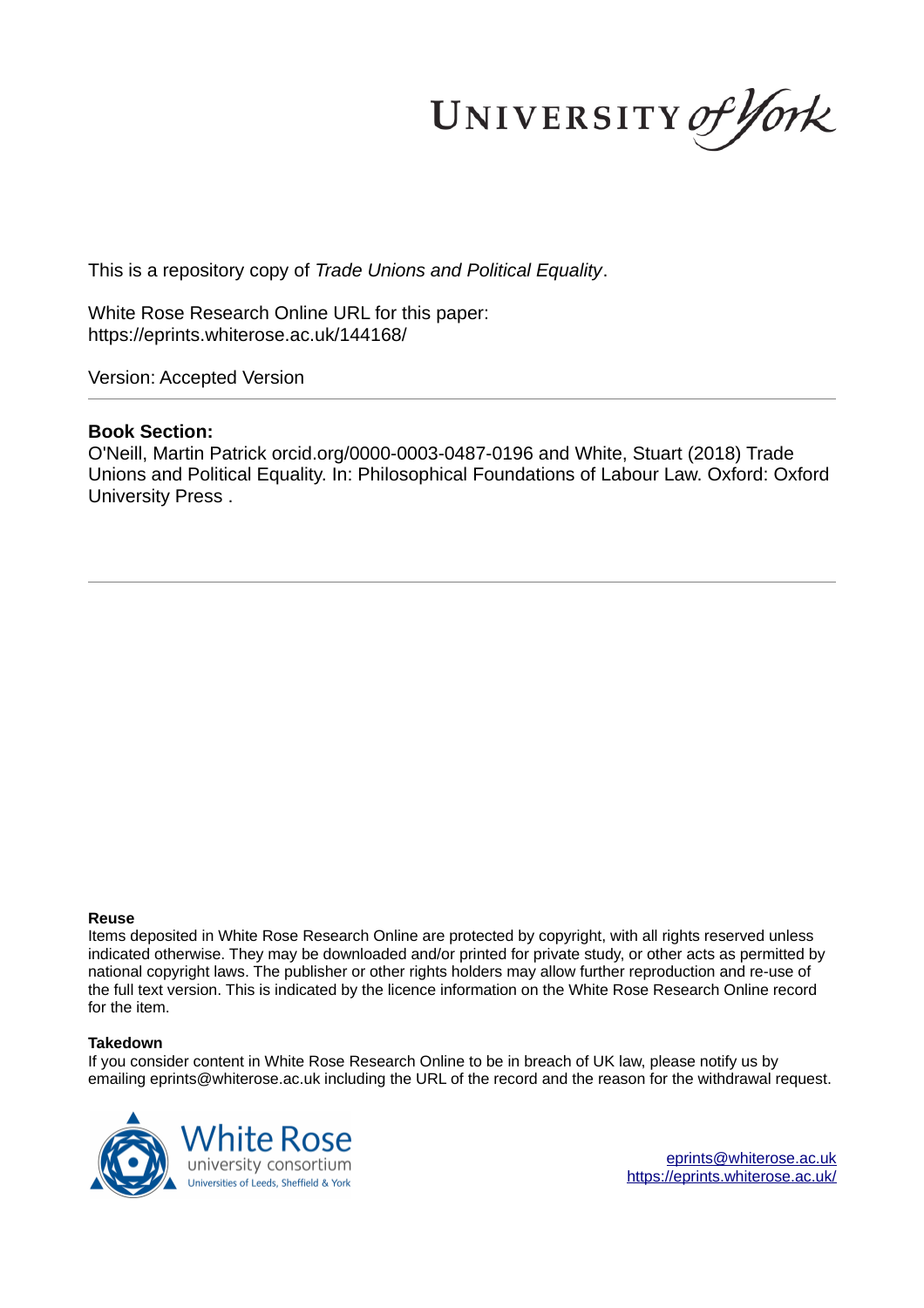# **Trade Unions and Political Equality**

### **Forthcoming in Hugh Collins, Gillian Lester, and Virginia Mantouvalou, eds.,**  *Philosophical Foundations of Labour Law***, (Oxford University Press, 2019)**

Martin O'Neill, University of York, and Stuart White, Jesus College, Oxford.<sup>1</sup>

[This is a penultimate version of this chapter. For the final version please refer to Collins, Lester, and Mantouvalou, eds., *Philosophical Foundations of Labour Law*]

## **Introduction**

 $\overline{a}$ 

 Recent years have seen major concerns about the growth of both economic and political inequality in Euro-Atlantic countries. The claim that political inequality has increased is often expressed by saying that politics has become more 'oligarchic' or 'post-democratic', with policy-making strongly influenced, more so than in the relatively recent past, by business corporations and the very wealthy.<sup>2</sup> At the level of political activism, this is part of what is conveyed by the contrast between the '1%' and the '99%'.<sup>3</sup> The '1%' is not just an economically privileged group, but a group that is held to have disproportionate political influence. This state of affairs has prompted interest in rethinking democratic political structures, such as interest in direct democracy and/or in the use of lottery-like mechanisms ('sortition') to select representatives. These proposals tend to focus on political institutions, however, while abstracting from the associational context in which these institutions work. Yet changes in the associational environment – in particular, the decline of trade unions – play a central role in influential accounts of how the *oligarchic shift*, as we might call it, has occurred. The discussion of how to address this shift thus seems somewhat disconnected from discussion of how it emerged.

 In this chapter, we aim to reconnect the two by revisiting the issue of how trade unions potentially contribute to political equality. We argue that the state's adoption of a *promotive stance* towards trade unionism and collective bargaining should be seen, in part, as a feature of a stable democratic polity, one that is more internally resilient to

 $3\frac{1}{1}$ Jo h E Sti lit 'Of th 1% b th 1% f th 1%' [2011] *Va it Fai*

his gratitude to the Independent Social Research Foundation (ISRF) for their generous support in the <sup>1</sup> The authors are grateful to audiences in Braga, London, Manchester, Newcastle, Paris, and Seoul for valuable discussion both of this material and of some of its precursors. Special thanks for helpful and productive discussion to Gustaf Arrhenius, Juliana Bidadanure, Alan Bogg, Daniel Butt, Jurgen De wispindaereu Elv*a Formane, Marro Fy*e (Prolity Press 2000 ap. Angus Hebenton, James Hickson, Louis-Philippe t<br>Hodgsbu: Stephtz, Motothel Wei Gi, the 112 beth Klahn, *Mya*0sebb*Wann, Gerile Laborde, Hélène Landemore*, Virtyinia Mantouralofia Exnity NovTeO http://Gabrield.com/2011/06/https://www.cessed.com/2011/05/top-one-perce Tom pharr Shighiba*as Rasse i da he Inequality is* Walw Shlortom & Cabipan Schuppert, Jiewuh Song, Nicholas Southwood, Lucas Stanczyk, Andrew Walton, and Laura Valentini. Martin O'Neill would like to record shape of a Mid-Career Research Fellowship on "Democracy at Work: Power, Voice, and Employment in the  $21<sup>st</sup>$  Century".

<sup>&</sup>lt;sup>2</sup> Colin Crouch, *Post-Democracy* (Polity Press 2004).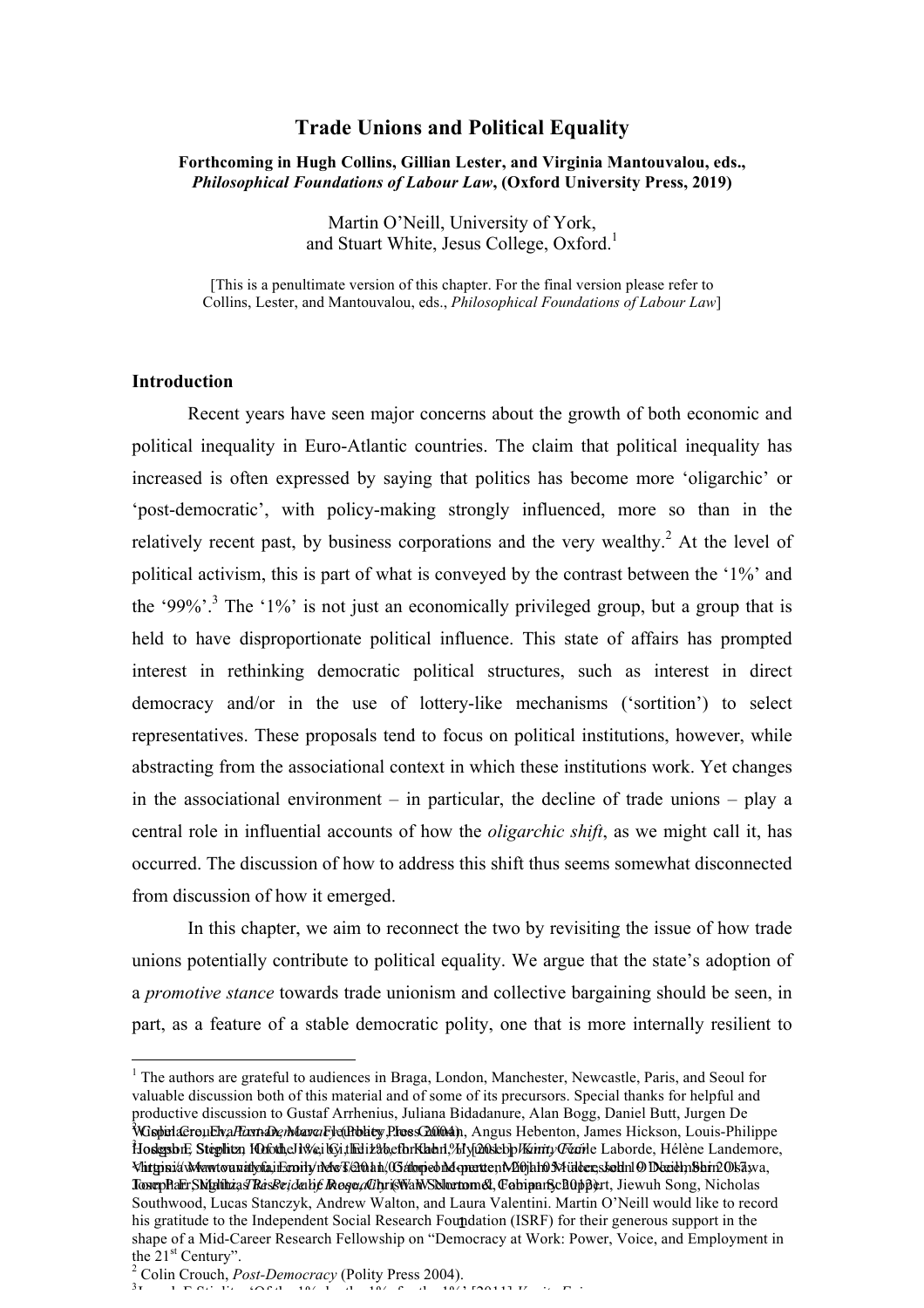oligarchical pressures. In this way, we argue that basic questions of labour law, which affect trade unions' formation and operation, need to be viewed from the standpoint of democratic theory and in light of the challenge of preventing a drift of representative institutions towards oligarchy.

We proceed as follows. In section 1 we clarify the *oligarchic shift* thesis and briefly outline some of the proposals for addressing it by means of changes to the structures of democratic policy-making. We also draw out the aforementioned disconnection between the discussion of what has caused the shift and how we might address it. In section 2 we then set out some of the ways in which trade unions can be expected to contribute towards political equality and, in this way, help to reverse and prevent oligarchic shifts. We also respond to the objection that unions can be bad for democracy. On this basis we argue, in section 3, that the democratic state should adopt a promotive stance towards trade unions and collective bargaining. We clarify what the promotive stance involves and respond to some objections to it. Section 4 concludes with some remaining questions about the possible implications of our argument for democratic constitutionalism and democratic life within trade unions.

# **1. The oligarchic shift and the rethinking of democracy**

In the spring of 2014 newspapers and websites in the US and around the world (including the UK) ran a story about a highly quantitative article in an academic political science journal. Headlines were typically of the form: 'Study finds US is an oligarchy, not a democracy'.<sup>4</sup> The reports concerned a paper by Martin Gilens and Benjamin I. Page.<sup>5</sup> Gilens and Page examine how the likelihood of a policy's adoption by the US government is affected by the level of support it receives from the average voter (the voter in the middle of the income distribution). They find that once we control for the preferences of the rich (the top 10% of the income distribution) and of organised interest groups, the level of support for a policy by the voter on median income makes no difference to the likelihood of its adoption. Policy is sensitive to the preferences of the better off and of organised interest groups; but apparently not to those of the economically average citizen. (Organised interest groups do not do much to offset

 4 See e.g. BBC, 'Study: US Is an Oligarchy, Not a Democracy' *BBC News* (17 April 2014)

<sup>&</sup>lt;http://www.bbc.co.uk/news/blogs-echochambers-27074746> accessed 7 August 2017.

 $<sup>5</sup>$  Martin Gilens and Benjamin I Page, 'Testing Theories of American Politics: Elites, Interest Groups, and</sup> Average Citizens' (2014) 12 Perspectives on Politics 564.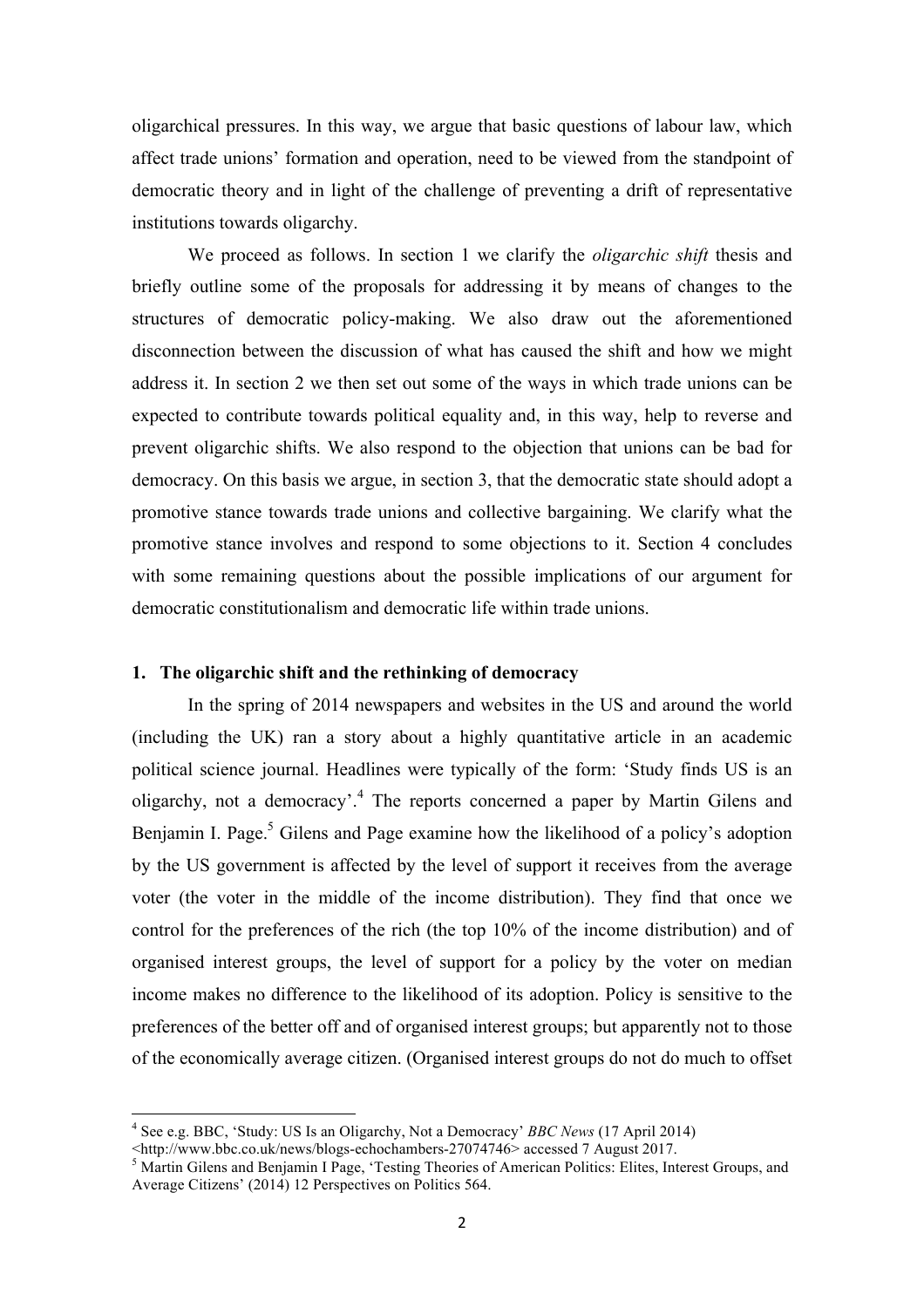this as they are weighted towards business corporations and the better off.) If, however, policy-making is insensitive to the preferences of the economically average citizen, how can the US really be a democracy?

Although these results have been challenged, $6$  Gilens and Page are not alone in suggesting that the US is, or has become, oligarchic in character. For Jacob Hacker and Paul Pierson, an important 'smoking gun' here is the marked difference in the distribution of gains from economic growth in the post-war period (1945-79) when compared to this distribution in more recent years.<sup>7</sup> While in the first period income growth was roughly the same across the income distribution, meaning that everyone was sharing equally in growth, the period since 1979 has seen an extreme concentration of economic growth at the top-end of the income distribution. This cannot be plausibly explained by economic changes alone, but reflects policy choices and the political forces that have shaped these choices. According to Hacker and Pierson a key set of developments, helping to explain the observed change in the distribution of gains from growth, concerns the representation of social interests in the policy-making process. Business corporations have hugely increased their formal organisation and lobbying efforts since the 1970s. Trade unions have been in decline over the same period. Elected representatives face growing costs in running election campaigns and have therefore become more reliant on those who have the money to help them, tipping them into more reliance on richer voters and business corporations.

Hacker and Pierson's study is consistent with a wider argument presented in a series of works by Colin Crouch.<sup>8</sup> Crouch argues that many advanced capitalist nations have become 'post-democratic' in the past thirty or so years. They retain important democratic features such as universal adult suffrage, open political competition and expansive rights of free speech. But the effective representation of social interests has narrowed, so that 'politics and government are increasingly slipping back into the control of privileged elites in the manner of pre-democratic times...'.<sup>9</sup> Globalisation has enhanced businesses' bargaining power by increasing their exit options, Crouch argues,

<sup>6</sup> Omar S Bashir, 'Testing Inferences about American Politics: A Review of the "Oligarchy" Result' (2015) 2 Research & Politics 1 - Omar Bashir's study nevertheless offers some evidence consistent with the oligarchy thesis. Looking at who wins when the preferences of the average citizen and the highest income 10% conflict, he finds that the rich win roughly 50% of the time (p7).

<sup>7</sup> Jacob S Hacker and Paul Pierson, *Winner-Take-All Politics: How Washington Made the Rich Richerand Turned Its Back on the Middle Class* (Simon & Schuster 2010).

<sup>8</sup> Crouch (n 1); Colin Crouch, *The Strange Non-Death of Neo-Liberalism* (Polity Press 2011); Colin Crouch, *Making Capitalism Fit for Society* (Polity Press 2013).

 $^9$  Crouch (n 1) 6.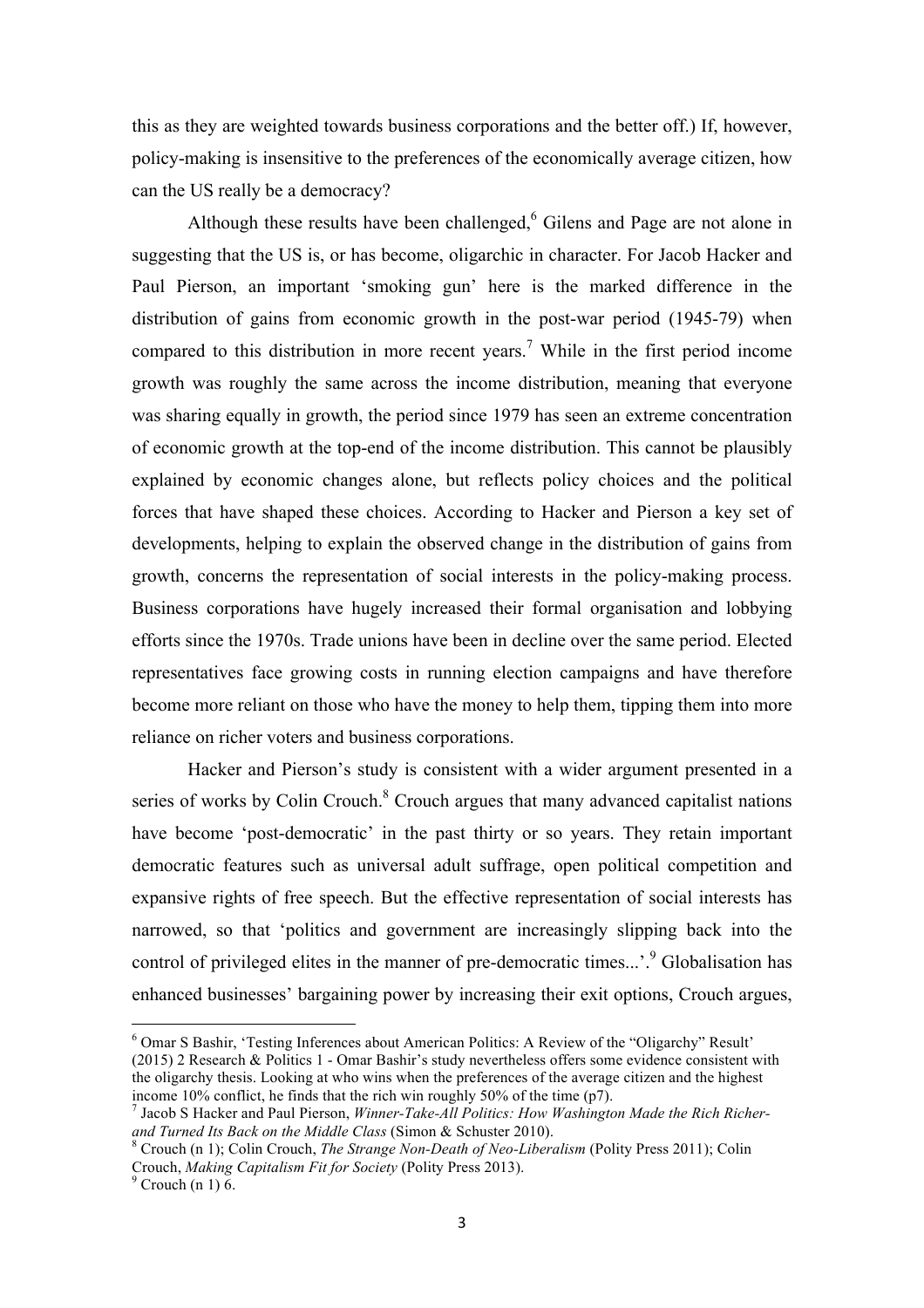while at the same time deindustrialisation has led to union decline and to a weakening of the relationship between unions and parties of the left and centre-left. These parties have tended to solicit more support from business and have had to become more responsive to them.

Alongside these studies, there is no doubt that the last decade has seen the emergence of a form of activism that is centrally motivated by a perceived failure of democracy. In a recent study of what they call 'subterranean politics' in Europe, encompassing among other groups Occupy and the Indignados, Mary Kaldor and Sabine Selchow find that a common feature of this politics across the continent is 'extensive frustration with formal politics as it is currently practised…. current protests are not so much simply about austerity but about *politics*'.<sup>10</sup> This frustration with 'politics' is linked to 'projects of collective re-imagining of democracy'.<sup>11</sup> Concerns about the alleged oligarchic shift have promoted a rethinking of democracy at the academic level too.

One expression of this is interest in more use of direct democracy. Proposals for greater use of direct democracy, e.g., referendums, feature in the programmes of European Pirate Parties and of the Partido X in Spain, a party that emerged out of the Indignados movement.<sup>12</sup> Another expression, initially more a focus of the academic literature but with a growing presence in activist thinking, is for the use of random or near-random selection of representatives. For example, in his recent book on 'Machiavellian democracy', John McCormick has proposed the creation, in the US context, of a Tribunate, a body of 51 citizens selected at random from the US population for a short term of office, but with politicians and the rich (those in the top 10% of the wealth distribution) excluded from eligibility.<sup>13</sup> The Tribunate would have powers to veto decisions by other branches of the US government, to put one proposal a year to a national referendum, and to initiate impeachment proceedings against officials in other government branches. McCormick understands the Tribunate as having an explicitly anti-oligarchic function: as representing 'the people' as distinct from the economic elite and, thereby, as building a stronger sense of popular consciousness in relation to the

<sup>&</sup>lt;sup>10</sup> Mary Kaldor and Sabine Selchow, 'The "Bubbling Up" of Subterranean Politics in Europe' (2013) 9 Journal of Civil Society 78, 84.

 $11$  ibid 88.

<sup>&</sup>lt;sup>12</sup> See the website of Partido X at https://partidox.org/democracia-y-punto-version-reducida/ and the website of the Icelandic Pirate Party at http://www.piratar.js/policies/?lang=en

<sup>13</sup> John P McCormick, *Machiavellian Democracy* (CUP 2011).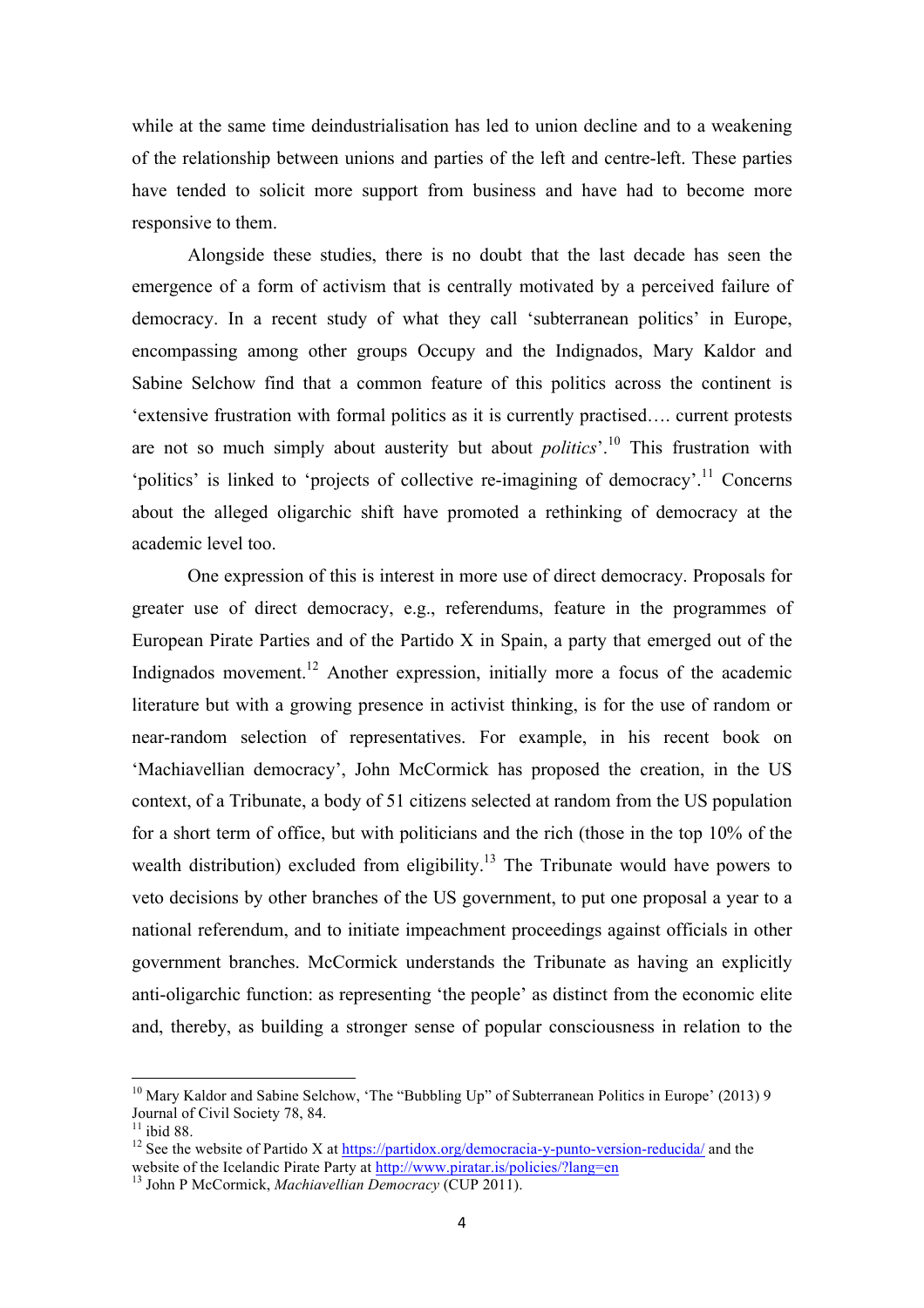elite. Meanwhile Alex Guerrero has argued for the full replacement of elected representation with representative assemblies selected by lot, on the ground that this 'lottocratic' system would be much less vulnerable to elite capture than elected representation.<sup>14</sup>

Arguments for new political institutions and processes of this kind might or might not have their merits, but it is surely important to consider not only the nature of democratic institutions themselves but the associational environment within which they work. After all, if we return to the research cited above on the alleged emergence of the oligarchic shift, we do see an emphasis on the role of associational change. In particular, Hacker and Pierson and Crouch both identify the decline of trade unionism as one factor causing the shift.<sup>15</sup> Indeed, inattention to associational factors may lead democratic reformers either to overstate the problems with established forms of representation or to overstate the gains from proposed innovations. Guerrero, for example, argues that electoral representation fails as a device for holding representatives to account because voters are too ignorant of their interests and of what their representatives do.<sup>16</sup> But voter ignorance is not a fixed constant of electoral representative democracy. Hacker and Pierson argue that one way the decline of trade unions has contributed to the rise of a 'winner-takes-all' politics and economy is precisely by weakening the informational basis on which 'middle-class' citizens approach politics.<sup>17</sup> By the same token, it may be that a revival of broad-based associations within the US 'middle-class' would improve things and so mitigate voter ignorance.<sup>18</sup> Those proposing a turn to solutions such as direct democracy might also consider how far this is likely to tackle oligarchy by itself. Who will have the resources to shape agendas for direct democracy and to intervene in debates prior to votes? Will advantage not lie with the rich and with business corporations? A strong civil society able to counteract the power of money is likely to

<sup>&</sup>lt;sup>14</sup> Alexander A Guerrero, 'Against Elections: The Lottocratic Alternative' (2014) 42 Philosophy & Public Affairs 135.

<sup>&</sup>lt;sup>15</sup> Unionisation has declined in all OECD countries (with 'peak' years ranging from 1960 to 1995). See Jonas Pontusson, 'Unionization, Inequality and Redistribution' (2013) 51 British Journal of Industrial Relations 797, 800, table 1.

 $16$  Guerrero (n 14) 140.

<sup>&</sup>lt;sup>17</sup> Hacker and Pierson (n 7) 139–158. Hacker and Pierson's talk of the 'middle class' can be confusing for their readers in the UK, where the term denotes those in professional and managerial occupations, in the upper parts of the income distribution. Hacker and Pierson's US-English use of the term is much broader, including workers on relatively low or moderate incomes.

 $<sup>18</sup>$  Guerrero goes some way to acknowledge this point when he says that 'there are some contexts in which</sup> these properties [e.g., voter ignorance] might not obtain', in which 'an electoral representative system might fare better' Guerrero (n 14) 153–154.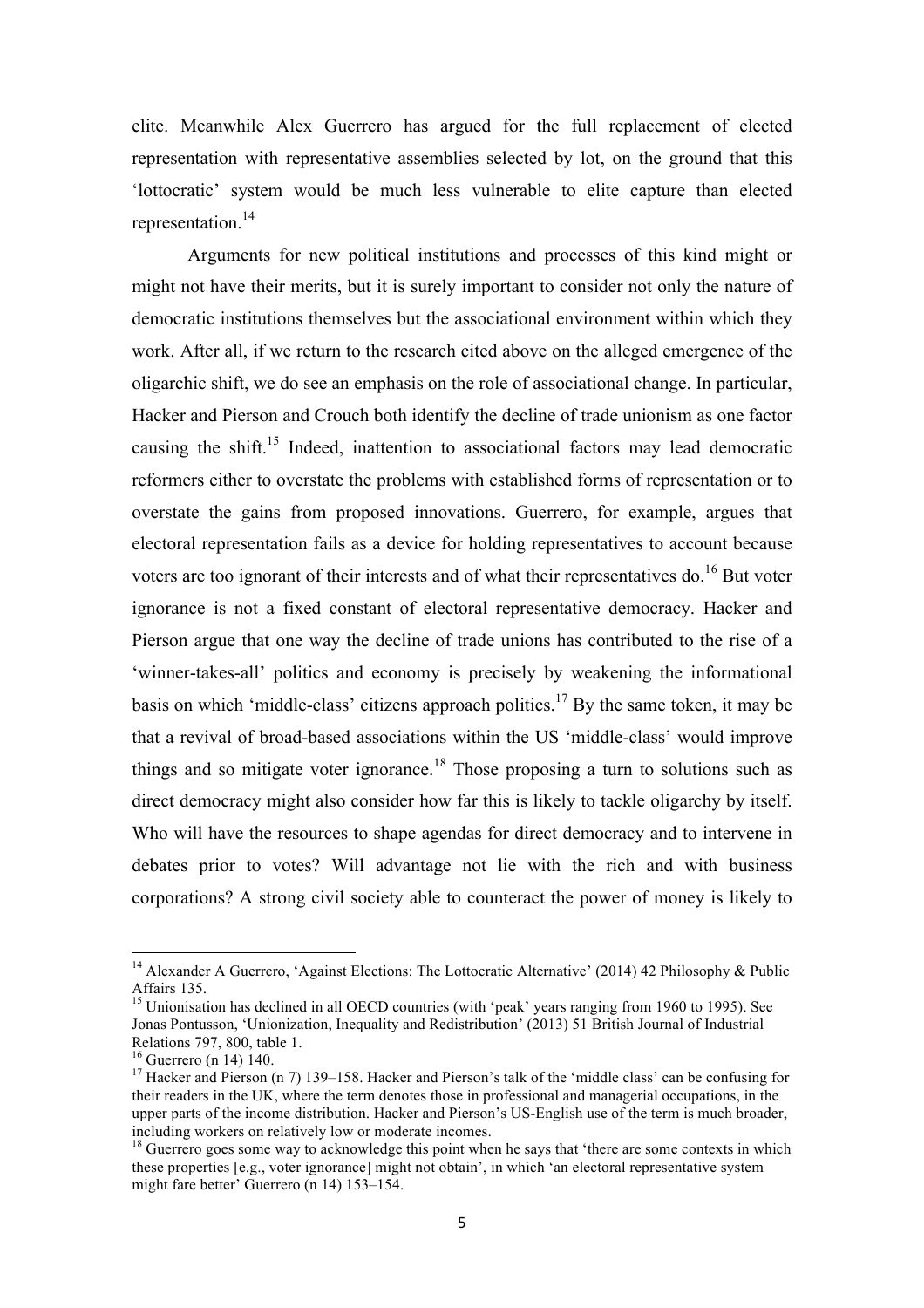be very important. Hacker and Pierson make this point about the importance of associations with the present US political system in mind, but the point applies more generally:

'Voters are hardly powerless. But their attention to what government actually does is limited and typically brief. And given the complexity of our political institutions, they can have a devilishly hard time determining whom they should hold accountable when they are discontented. In our fragmented political system, victories without enduring organization are almost always fleeting. To influence the exercise of government authority in a modern democracy generally requires a range of formidable capabilities: the capacity to mobilize resources, coordinate actions with others, develop extensive expertise, focus sustained attention, and operate flexibly across multiple domains of activity. These are the attributes of organizations, not discrete, atomized voters.'<sup>19</sup>

With Hacker and Pierson's general point in mind, we intend now to explore the contribution that trade unions in particular might make to reversing and/or preventing the oligarchic shift. $20$ 

## **2. Trade unions and political equality**

There is considerable evidence that organised labour, including trade unionism, plays an important causal role in the replacement of authoritarian with democratic regimes.<sup>21</sup> Within democratic politics itself, there are a number of ways in which trade unions can affect the relationships of informal power within which politics takes place. As well as representing their members within the workplace, trade unions can provide a

 $\overline{a}$  $19$  Hacker and Pierson (n 7) 113.

<sup>&</sup>lt;sup>20</sup> In their response to McCormick's Tribunate proposal, David Owen and Graham Smith suggest that trade unions might perform the tribunate role. See Owen and Smith, 'Machiavellian Democratic Innovations: McCormick's People's Tribunate' (2011) 20 The Good Society 203.

<sup>21</sup> See e.g. Dietrich Rueschemeyer, Evelyne Huber and John D Stephens, *Capitalist Development and Democracy* (University of Chicago Press 1992); Evelyne Huber, Dietrich Rueschemeyer and John D Stephens, 'The Impact of Economic Development on Democracy' (1993) 7 The Journal of Economic Perspectives 71. According to Huber, Rueschemeyer and Stephens, at p83: 'The level of economic development is causally related to the development of political democracy. However, the underlying reason for the connection…is that capitalist development transforms the class structure, *enlarging the working and middle classes and facilitating their self-organization*, thus making it more difficult for the elites to exclude them politically' (italics added). The rise of trade unions is an important element of what the authors refer to here as the 'self-organization' of the working class. Other variables mediate the impact of working-class self-organisation, so that democratisation is not the only or inevitable outcome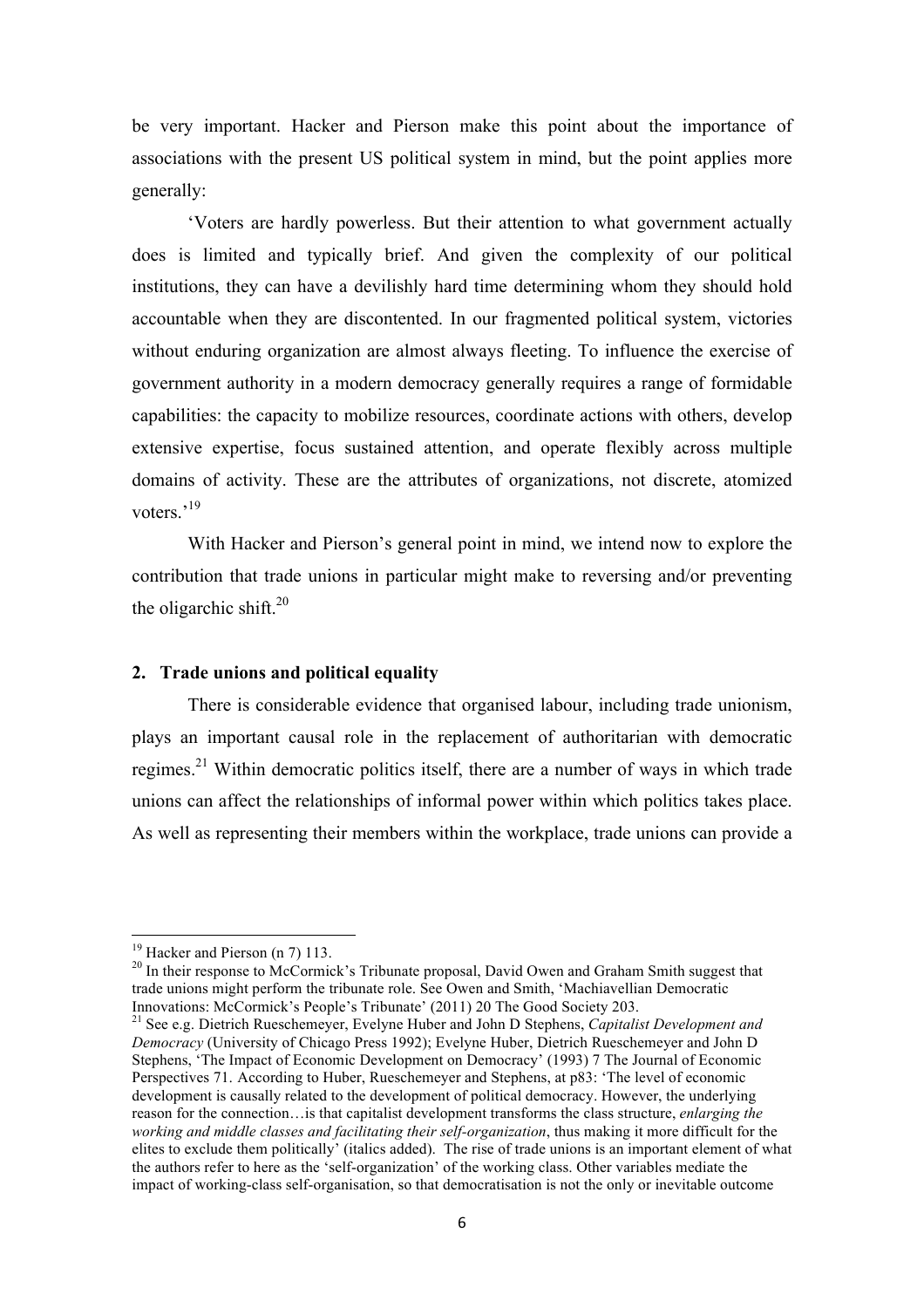much wider form of 'countervailing power' to the rich and business corporations.<sup>22</sup> This role can be achieved by a number of discrete, but sometimes intertwined and interacting, mechanisms. We here describe several such mechanisms: (1) increasing political participation; (2) improving voter information; (3) cultivating democratic character; (4) contributing to cementing partisan alliances and building social trust within political parties; (5) widening elite recruitment; and (6) giving direct voice to workers' interests thereby shaping the terms of political argument. We also briefly comment on (7) possible contributions to coordination of transnational political action and (8) unions' potential role in shifting control over investment in a more democratic direction. Finally, we respond to a vein of scepticism about unions and democracy.

#### **2.1 Unions and political participation**

 $\overline{a}$ 

 'Why should we be beggars with the ballot in our hand?' This line from an old Liberal song conveys a basic truth about the potentially empowering and equalising effects of universal suffrage.<sup>23</sup> However, the ballot's impact will not be felt if it is not exercised, particularly by those who have few other sources of influence. Thus, one way in which trade unions might contribute to the health of democracy is through their impact on participation in democratic institutions and processes, e.g., on voting in elections. Unions might encourage participation in a range of ways.<sup>24</sup> They might foster a sense of efficacy in the workplace that carries over into other areas such as electoral politics (see also section 4.3 below). They might give individuals more information that prompts participation (see also section 4.2 below). They may give individuals a sense of collective belonging or identity that makes voting more of a benefit in expressive terms.<sup>25</sup> They may change what politicians offer at elections so as to engage specific groups. Not least, they can help voters get to the polling station on the day of an election (and help them to register to vote where this is necessary). This effect on participation furthers political equality insofar as it works in particular to raise participation amongst

<sup>22</sup> John Kenneth Galbraith, *American Capitalism: The Concept of Countervailing Power* (Houghton Mifflin Company 1952); Sidney Verba, Jae-on Kim and Norman H Nie, *Participation and Political Equality: A Seven-Nation Comparison* (CUP 1978); see also Wolfgang Streeck and Anke Hassel, 'Trade Unions as Political Actors' in John T Addison and Claus Schnabel (eds), *International Handbook of Trade Unions* (Edward Elgar Publishing Ltd 2003).

<sup>&</sup>lt;sup>23</sup> The song is 'The Land' and featured in the campaigns for land reform initiated by British Liberals in the early twentieth century.

<sup>&</sup>lt;sup>24</sup> Patrick Flavin and Benjamin Radcliff, 'Labor Union Membership and Voting across Nations' (2011) 30 Electoral Studies 633, 634–635.

<sup>&</sup>lt;sup>25</sup> Carole J Uhlaner, 'Rational Turnout: The Neglected Role of Groups' (1989) 33 American Journal of Political Science 390.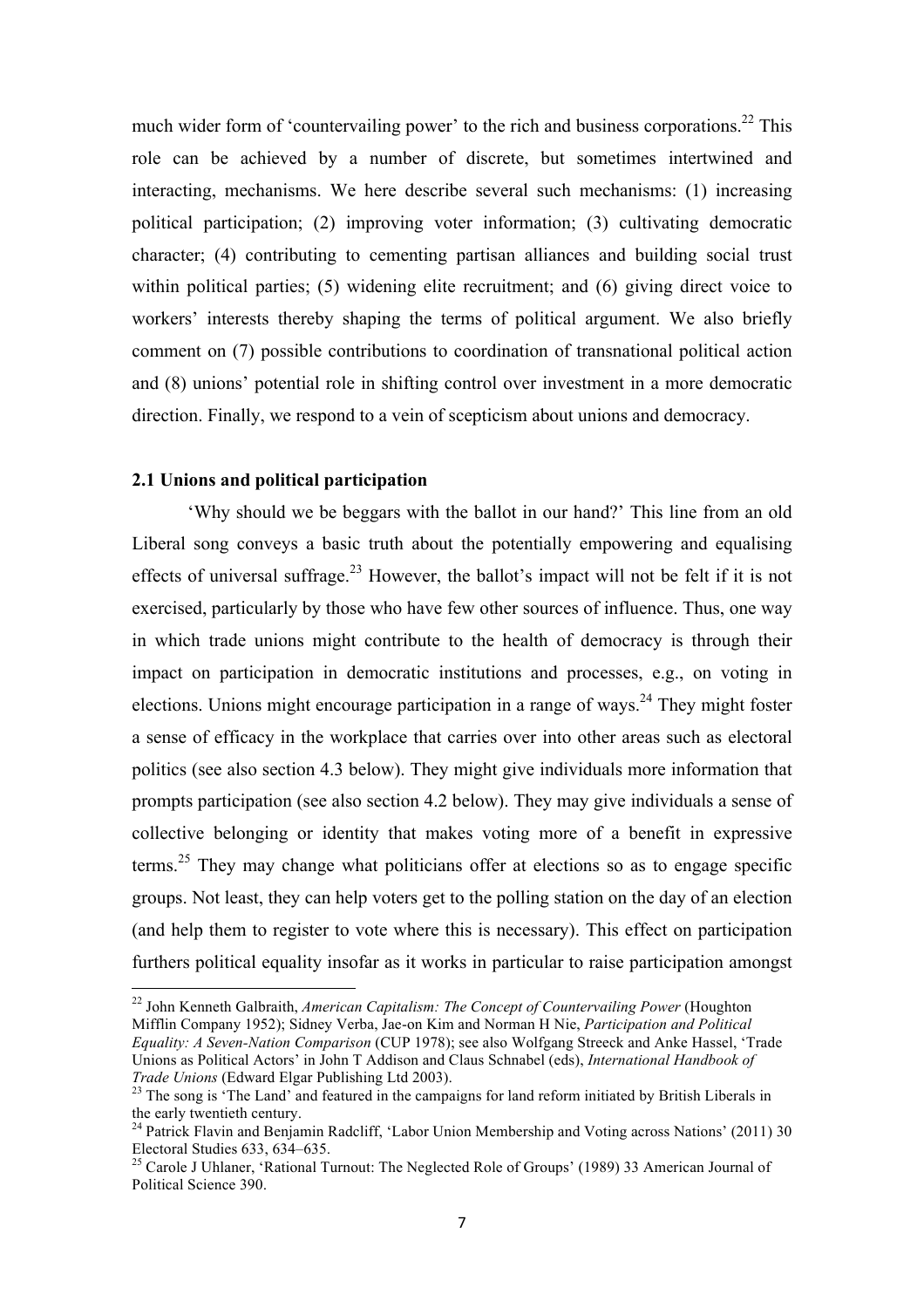disadvantaged individuals, working against the frequently observed class profile in political participation.

That is the theory, but what is the evidence? There is a good deal of evidence that is consistent with these expectations. Aggregate-level studies have found a statistical association between union density and voting turnout across nations and across time.<sup>26</sup> Declining voter turnout across the bulk of OECD nations is statistically associated with the decline in trade unionism: 'Overall, those nations that saw a decrease in unionization also saw the greatest average decline in voter turnout'.<sup>27</sup> Individual-level studies have found that union members are more likely to vote than non-union members.<sup>28</sup> There is dispute as to how far this association is causal, such that union membership independently causes higher participation. There is, however, some evidence to support the causal interpretation, at least as part of what is going on.<sup>29</sup> There is also some evidence that union effects on political participation are stronger for those with lower educational levels.<sup>30</sup> By contrast, one recent study by Aina Gallego finds that strong unions do not improve equality in voting across social classes.<sup>31</sup> However Gallego speculates that this might reflect changes in the profile of workers represented in unions, away from the most disadvantaged groups: while unions might once have mobilised poorer voters so as to narrow class inequalities in voting, they do so to a lesser extent now because they have become less representative of poorer voters. The study thus underscores the importance of looking at which groups of people unions represent and mobilise, and how this might be changed. $32$ 

<sup>&</sup>lt;sup>26</sup> Mark Gray and Miki Caul, 'Declining Voter Turnout in Advanced Industrial Democracies, 1950 to 1997' (2000) 33 Comparative Political Studies 1091; Benjamin Radcliff and Patricia Davis, 'Labor Organization and Electoral Participation in Industrial Democracies' (2000) 44 American Journal of Political Science 132; Pontusson, 'Unionization, Inequality and Redistribution' (n 15) 808–810.  $^{27}$  Gray and Caul (n 26) 1103.

<sup>&</sup>lt;sup>28</sup> Daryl D'Art and Thomas Turner, 'Trade Unions and Political Participation in the European Union: Still Providing a Democratic Dividend?' (2007) 45 British Journal of Industrial Relations 103; Flavin and Radcliff (n 24); Jasmine Kerrissey and Evan Schofer, 'Union Membership and Political Participation in the United States' (2013) 91 Social Forces 895.

<sup>&</sup>lt;sup>29</sup> D'Art and Turner (n 28) 118; Kerrissey and Schofer (n 28) 917–918.

<sup>30</sup> Kerrissey and Schofer (n 28) 909.

<sup>&</sup>lt;sup>31</sup> Aina Gallego, 'Understanding Unequal Turnout: Education and Voting in Comparative Perspective' (2010) 29 Electoral Studies 239.

 $32$  In the UK, the class profile of trade unionism has changed substantially in the last fifty years. In the 1960s, a majority of trade union members were 'working-class' (people in manual jobs with relatively low education). Today, around half of trade unionists in the UK are in the 'new middle class' (nonmanual workers with relatively high education levels), and unionisation is actually higher amongst those in the new middle class than in the working-class. See Geoffrey Evans and James Tilley, *The New Politics of Class: The Political Exclusion of the British Working Class* (OUP 2017) 65–67.The consequences of such changes are discussed in Pontusson, 'Unionization, Inequality and Redistribution' (n 15). Pontusson finds that while union decline helps explain growing inequality in earnings and reduced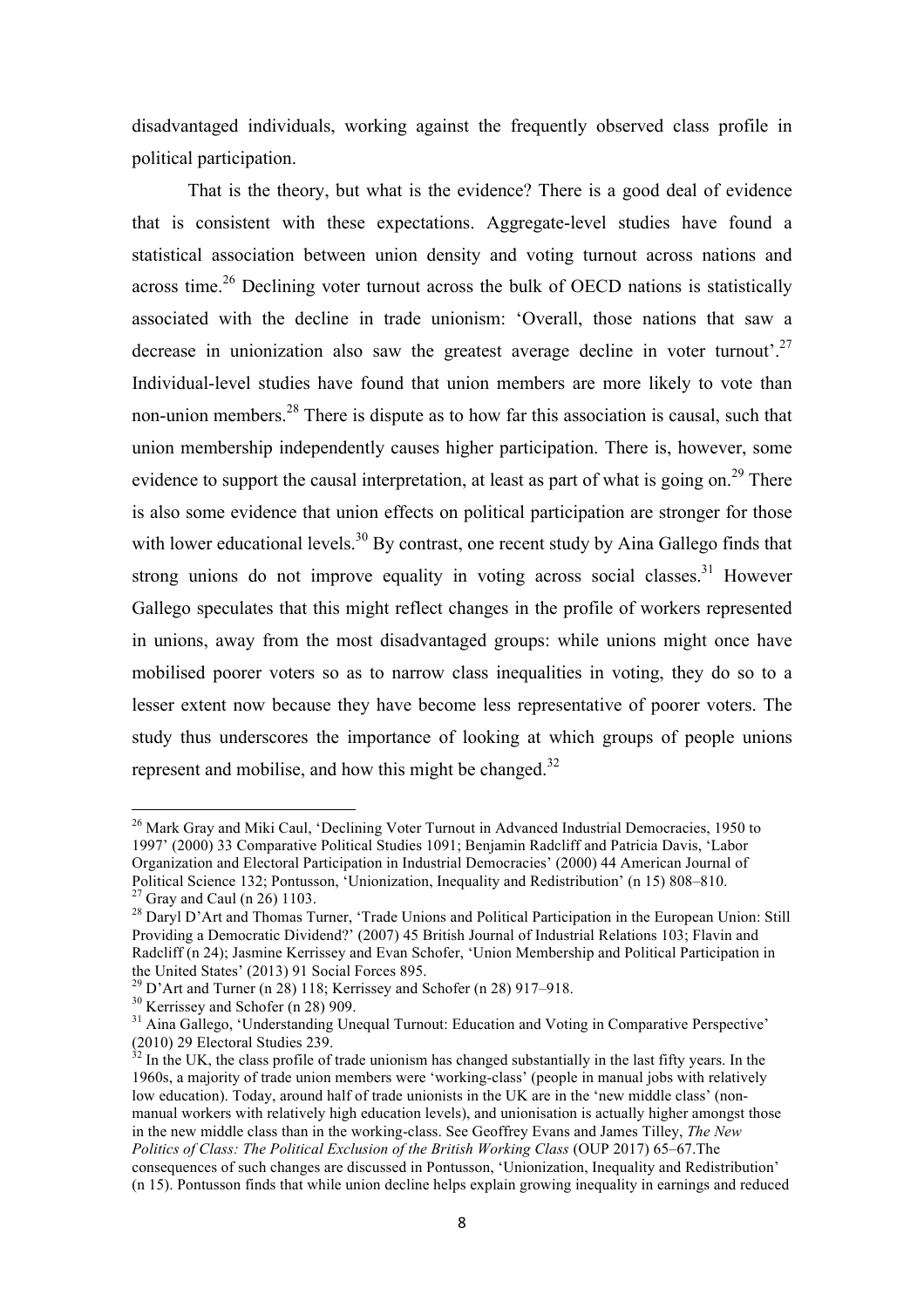Janice Fine's work on 'community unions' in the US focuses on the way new kinds of labour- and community-based associations have emerged in response to the limitations of coverage and responsiveness by the mainstream trade union movement.<sup>33</sup> Fine's case studies indicate how, through community-based campaigns against specific employers or for specific policy measures, these associations can help particularly disadvantaged groups of workers, such as immigrant workers, become political participants: 'Learning that they could take part in a public confrontation without feeling that they were placing their lives in jeopardy was an important lesson about civic participation in their new home'.<sup>34</sup>

#### **2.2 Unions and political information**

As we noted above, some critics find fault with electoral representative democracy because of voter ignorance. As we also noted, however, levels of voter ignorance need not be taken as a given, and we may respond to it not by rejecting elected representation but instead by seeking to change public awareness of political matters. One possible strategy is to promote an associational culture in which individuals are able to access such 'political goods' through secondary associations such as trade unions. Hacker and Pierson suggest that a lack of organisations in the US 'middle-class' weakens the ability of its members to develop an informed sense of the nature and significance of economic inequality, and what might be done about it.<sup>35</sup> Torbern Iversen and David Soskice point out that, contrary to what one might initially expect, 'polarization' of voters between left and right is currently negatively correlated in 'advanced democracies' with levels of income inequality: high inequality is

redistribution in OECD countries in the period from the late 1970s to the mid-1990s, it is less able to explain these trends after the mid-1990s. He suggests this may reflect an upward shift in the average position of union members in the income distribution: as unionists have become relatively higher earners, on average, unions have come to exert less compression on wages inequality and less pressure for redistribution.

 $33$  Fine describes community unionism as follows: 'They are modest-sized community-based organizations of low-wage workers that focus on issues of work and wages in their communities. These organizations are mediating institutions that are based in specific ethnic and geographic communities (as opposed to specific workplaces) that provide support to communities of low-wage workers, especially immigrants and African Americans' - Janice Fine, 'Community Unions and the Revival of the American Labor Movement' (2005) 33 Politics & Society 153, 154. On the limitations of mainstream unions in responding to the needs of these groups of workers, the resulting tensions between them and community unions, and on how the two might work together more constructively, see also Janice Fine, 'A Marriage Made in Heaven? Mismatches and Misunderstandings between Worker Centres and Unions' (2007) 45 British Journal of Industrial Relations 335..

 $34$  Fine, 'Community Unions and the Revival of the American Labor Movement' (n 33) 165.

<sup>&</sup>lt;sup>35</sup> Hacker and Pierson (n 7) 151–158.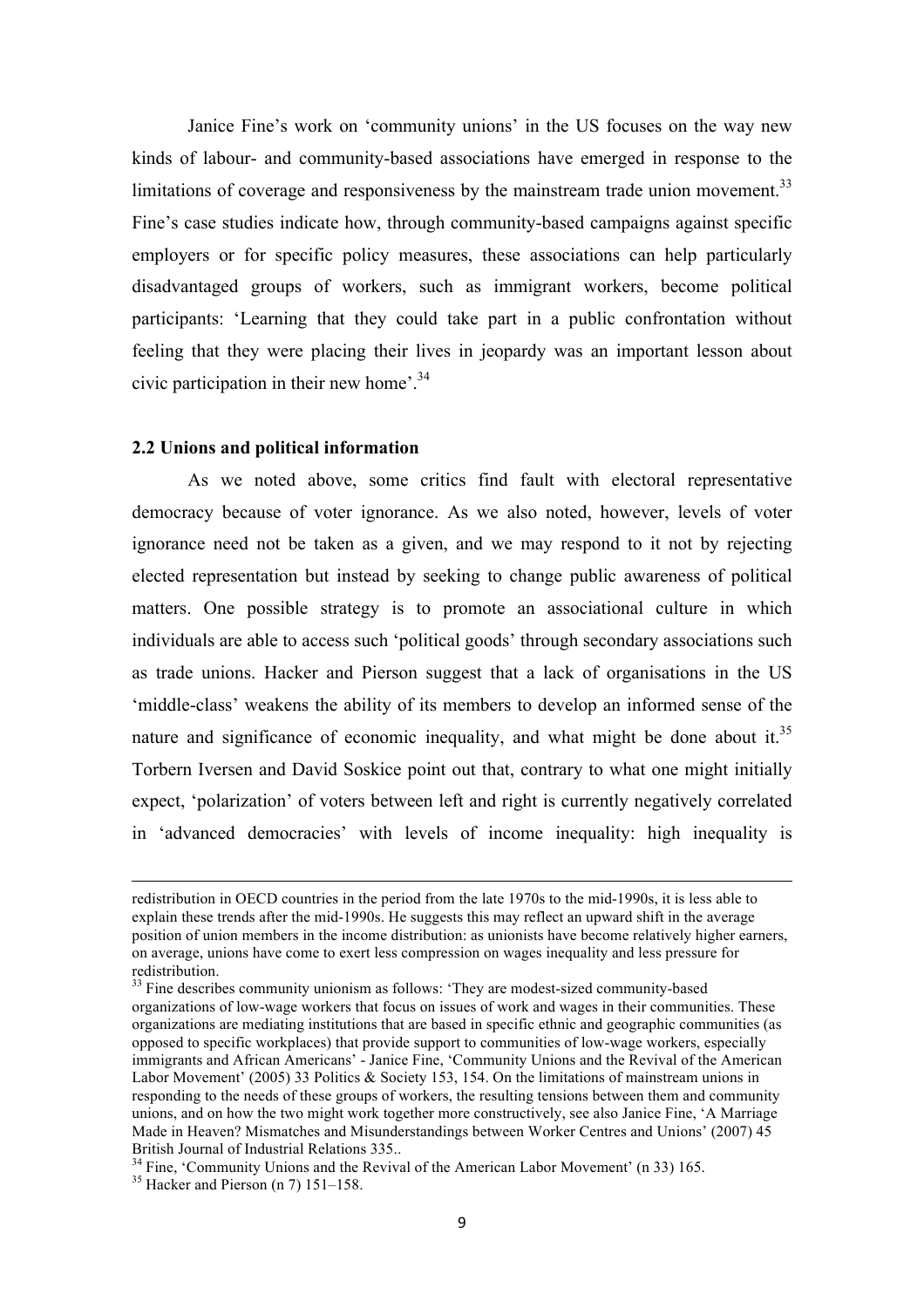associated with low voter polarisation (as in the US). Part of their explanation is that high inequality is associated with relatively weak trade unionism which, in turn, contributes to a low level of political information amongst voters which, in turn, leads people to adopt 'centrist' political positions.<sup>36</sup> This is consistent with Hacker and Pierson's argument that a lack of union presence leads to a lack of awareness of inequality and what might be done about it.

## **2.3 Unions and democratic character**

 $\overline{a}$ 

 A third potential union contribution, connected to impacts on participation and information, relates to the effects of unions on what we might term *democratic character*: the willingness and capacity of individuals to engage in democratic politics and to do so in ways that are informed by judgements of the common good. There is a long tradition in political thought that links the structure of authority and decisionmaking in the workplace to the general capacity for democratic citizenship, and we need to consider what implications the relationship between participation in workplace decision-making and broader political participation has as regards the possible effects of trade unions.

The argument we have in mind can be traced back to John Stuart Mill and to a wider circle of industrial republicans and democrats in the Nineteenth century.<sup>37</sup> It runs through the Guild Socialism of G. D. H. Cole to contemporary political theorists such as Carole Pateman and Joshua Cohen.<sup>38</sup> In essence, the claim is that an authoritarian workplace will inhibit development of the dispositions and capacities necessary for, or supportive of, democratic citizenship and that, since effective democratic citizenship is highly desirable, workplaces should themselves be democratic: democracy in the workplace will have a positive 'spillover effect' on wider political democracy and is desirable for this reason. Cohen develops this as what he terms the 'psychological support argument' for workplace democracy:

<sup>&</sup>lt;sup>36</sup> Torben Iversen and David Soskice, 'Information, Inequality, and Mass Polarization: Ideology in Advanced Democracies' (2015) 48 Comparative Political Studies 1781.

<sup>37</sup> John Stuart Mill, *Principles of political economy, with some of their applications to social philosophy. Books IV & V; edited with an introduction by Donald Winch* (first published 1848, Penguin 1970) ch 7; Alexander Gourevitch, *From Slavery to the Cooperative Commonwealth: Labor and Republican Liberty in the Nineteemth Century* (CUP 2015).

<sup>38</sup> GDH Cole, *Guild Socialism Re-Stated* (George, Allen and Unwin 1920); Carole Pateman, *Participation and Democratic Theory* (CUP 1970); Joshua Cohen, 'The Economic Basis of Deliberative Democracy' (1989) 6 Social Philosophy and Policy 25; see also Martin O'Neill, 'Three Rawlsian Routes towards Economic Democracy' (2008) 9 Revue de Philosophie Économique 29.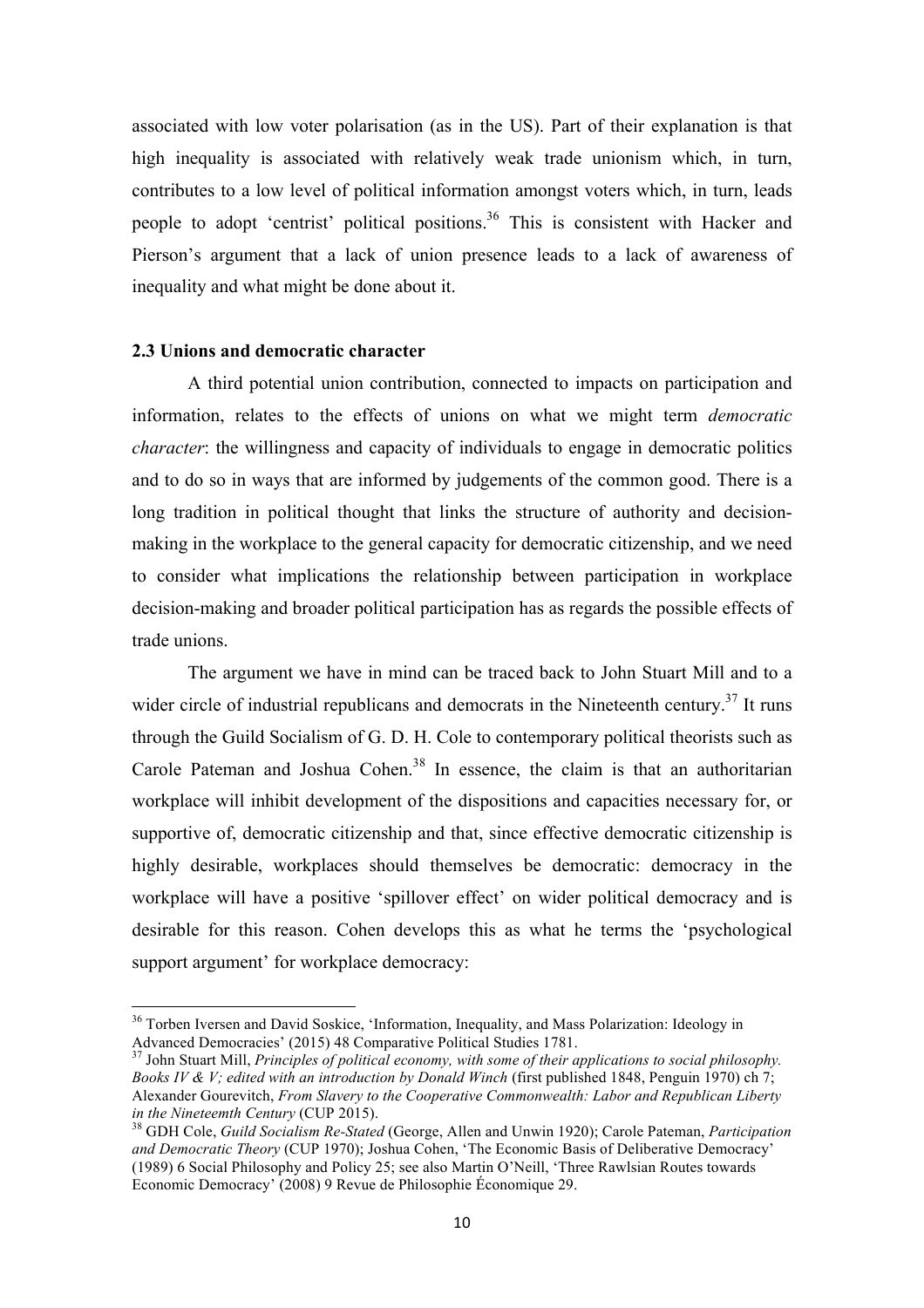'The psychological support argument holds that the extension of selfgovernment into the traditionally undemocratic sphere of work contributes to both the formation of an active character and to the development of a sense of the common good, and thus contributes to a more fully democratic state. Since capitalist property relations vest final authority in the owners of capital, they limit the extent of intra-firm democracy, thereby fostering passivity and a narrower base of political judgment. For these reasons, they are not well suited to a democratic society.<sup>39</sup>

 Although this tradition of argument typically aims at establishing grounds for workers' control over productive enterprises, its relevance to our present discussion seems clear. A strong union presence in a workplace is not equivalent to workers' control (indeed, it is importantly distinct from it). But nevertheless it can represent a significant form of what Nien-hê Hsieh terms 'workplace republicanism' as union power checks and limits the authority of the employer.<sup>40</sup> In this way, one might expect unionisation to have many of the positive effects on democratic character claimed for workplace democracy.

 In fact, when we turn to the empirical research in this area, one might argue that the case for unions in this respect is stronger than that for workplace democracy. On the one hand, research on the 'spillover thesis' from workplace democracy has tended to produce somewhat mixed results. Neil Carter's review of the research suggests that the impact of workplace democracy on 'political efficacy' and political participation depends a to a great extent on the specific form of workplace democracy, how it was established, firm size, and on numerous other context-specific factors.<sup>41</sup> On the other hand, the evidence on unions and political participation seems more straightforwardly consistent with the spillover thesis (see section 2.1 above). Daryl D'Art and Thomas Turner suggest that the observed union effect on participation may be caused partly in the way the psychological support argument suggests: 'We argue that, in part, this [union-based] mobilization emerges from the fact that union membership, in providing employees with an independent voice, functions as a check on autocratic managerial

 $39$  Cohen (n 38) 29.

<sup>&</sup>lt;sup>40</sup> Nien-hê Hsieh, 'Rawlsian Justice and Workplace Republicanism' (2005) 31 Social Theory and Practice 115.

<sup>&</sup>lt;sup>41</sup> Neil Carter, 'Political Participation and the Workplace: The Spillover Thesis Revisited' (2006) 8 The British Journal of Politics and International Relations 410.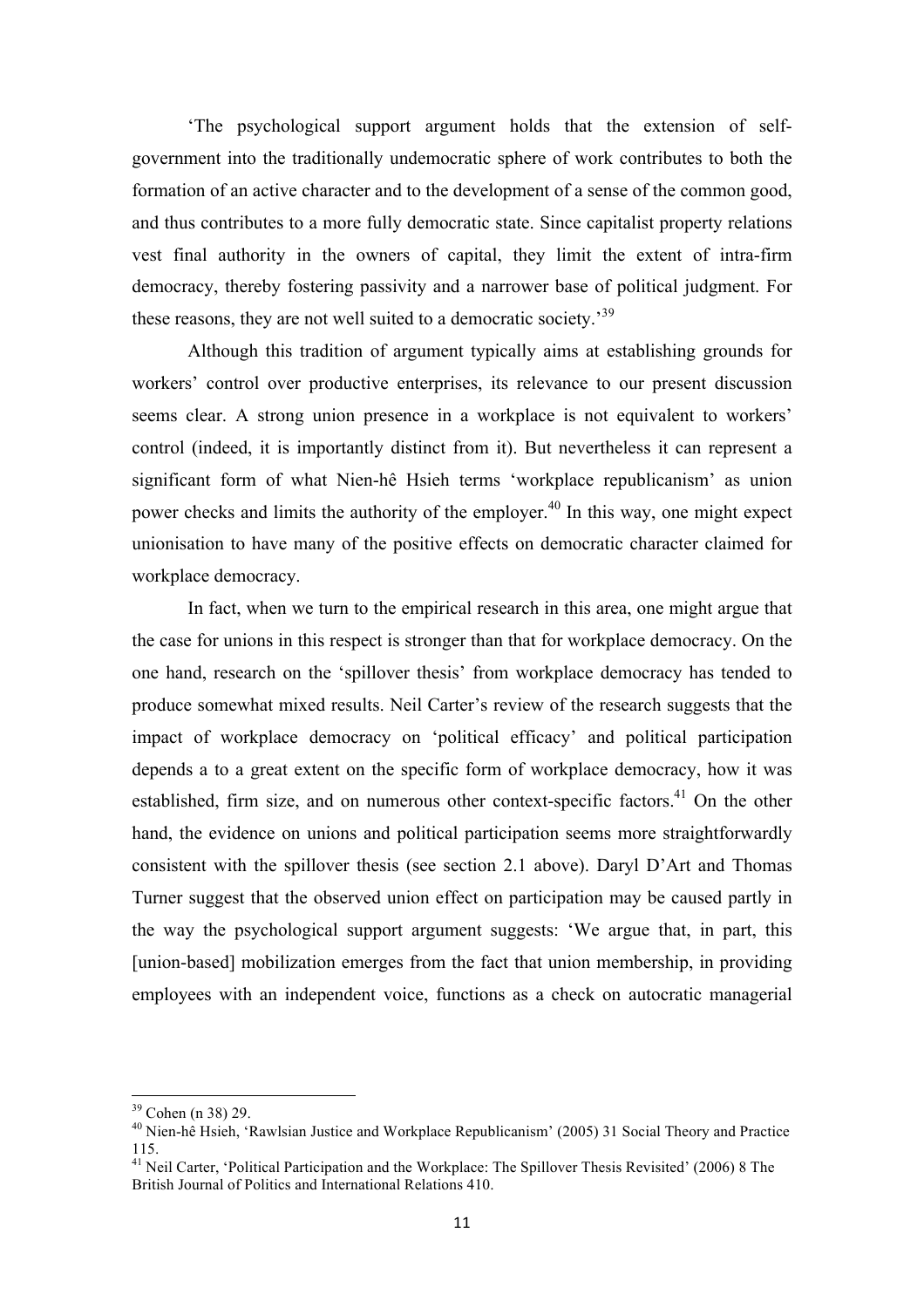power and creates in employees the sense that they can exercise some control over their working lives'.<sup>42</sup>

 In addition to contributing to democratic character in this way, it is possible of course that unions may also contribute through educative effects on members (or, indeed, indirectly, on non-members). For example, through campaigns and activities in the workplace, unions may be able to foster greater awareness of and sensitivity to issues of social inclusion and equality, which may have effects beyond the workplace. Consistent with this, one recent study finds that by exposing individuals to issues of just distribution within the workplace, unions affect attitudes towards justice and redistribution in the wider economy: egalitarian objectives in the first sphere support egalitarian attitudes in the second.<sup>43</sup>

## **2.4 Unions and partisanship**

 Strong and vibrant political parties are a *sine qua non* for democratic politics in representative democracies. The widespread decline of party politics as measured by party membership and the often narrow electoral choice on offer is a major source of concern about Western democracy.<sup>44</sup> But political parties do not come out of nowhere. They depend on a broader background of associations and alliances. Historically, trade unions have often had an essential role in providing organisational structure and various kinds of material support for parties of the left and, in some cases, also for the centreright.<sup>45</sup> There is thus a natural line of argument that moves from a concern for the associational ecology of political parties to a concern with trade unions as a building block for creating stable and effective parties that represent the interests of working people and offer meaningful electoral choice.

 Here the issue of the representativeness of so-called representative democracy is important. As parties of the left and centre-left have weakened their links to unions and sought stronger connection with voters and funders from social groups outside the working-class, they have consequently become less effective at representing the views and interests of some working people. This can create a representational deficit in the polity that manifests in a growth of distrust and alienation, not just in relation to specific

 $42$  D'Art and Turner (n 28) 108.

<sup>&</sup>lt;sup>43</sup> Nadja Mosimann and Jonas Pontusson, 'Solidaristic Unionism and Support for Redistribution in Contemporary Europe' (2017) 69 World Politics 448.

<sup>44</sup> Peter Mair, *Ruling the Void: The Hollowing of Western Democracy* (Verso 2013).

<sup>&</sup>lt;sup>45</sup> Streeck and Hassel (n 22) 345–347.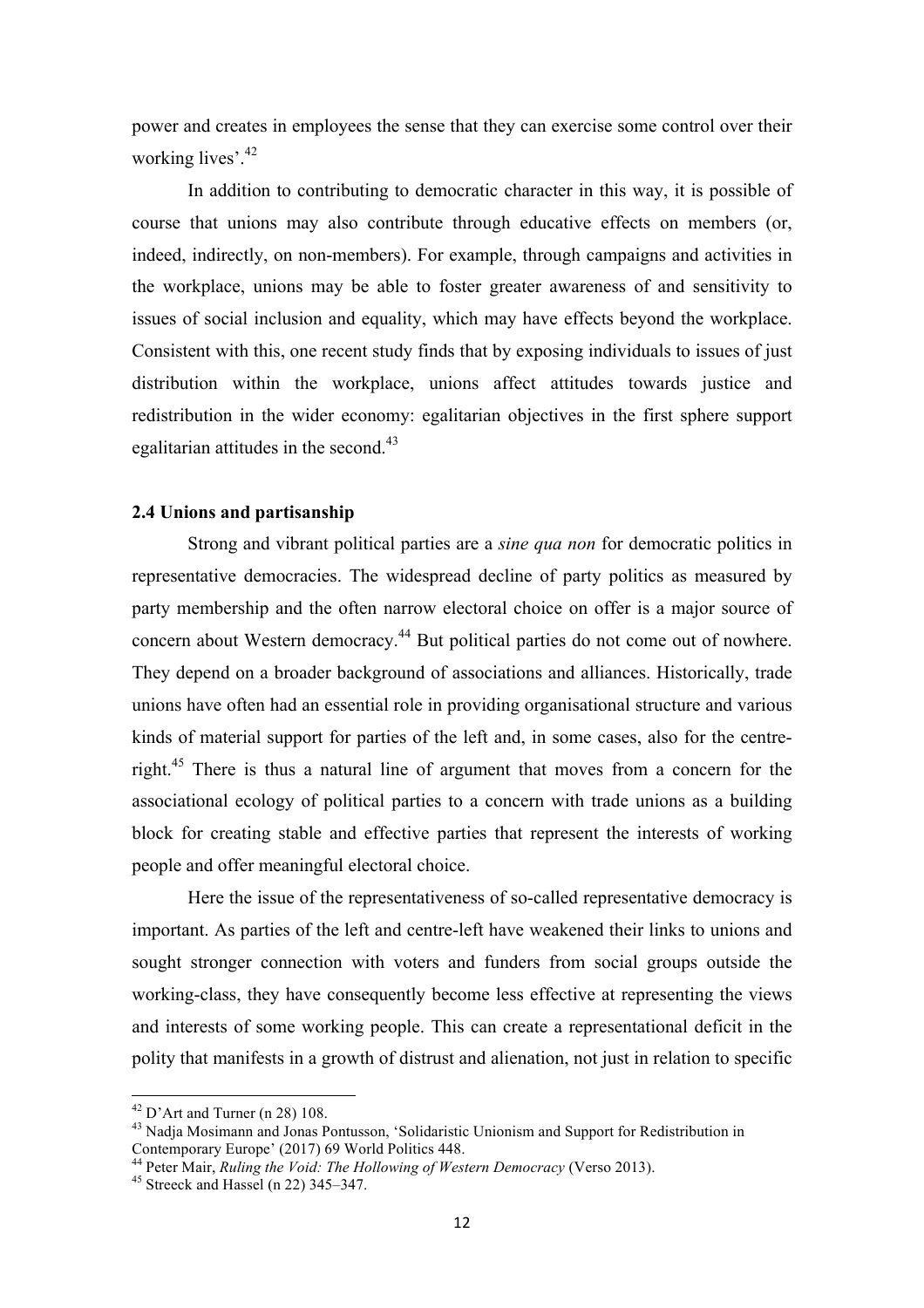parties but towards the political system.<sup>46</sup> This is, in essence, the flip-side of a point suggested above (section 2.1), that unions can use their influence within parties to shape party platforms in ways that draw the interest and support of working-class voters.<sup>47</sup>

## **2.5 Unions and elite recruitment**

This brings us to a further point: when trade unions have strong connections into the party system they can provide an important means of recruiting individuals into the 'political elite'. The difference in the class composition of Conservative and Labour UK Cabinets up to 1955 is striking: while only 3% of Conservative Cabinet members had working-class parents,  $55\%$  of Labour Cabinet members did.<sup>48</sup> The working-class character of Labour Cabinets in part reflected the role of unions in recruiting Labour MPs.

The union-party nexus thus helped to make the political elite more inclusive in class terms. This constituted a gain for some in terms of equality of opportunity at the individual level. It also constituted a likely gain in terms of the quality of deliberation and decision-making within the legislature and political executive insofar as these were consequently exposed to a wider range of life experiences and perspectives.<sup>49</sup> As suggested above, it also contributed to making the political system more representative in terms of social interests.

The picture has changed a great deal in recent years. There has been a substantial decline in the proportion of Labour MPs from working-class occupations; a substantial decline in the extent to which voters identify Labour with the 'workingclass'; and there is evidence that Labour is no longer seen predominantly as a workingclass party in part *because* its MPs are less working-class than in the past.<sup>50</sup> The weakening of the link between unions and party likely has contributed to this dynamic: while 'around 10 per cent of Labour MPs were previously union officials from the

 $46$  On the UK case, see Evans and Tilley (n 32).

<sup>&</sup>lt;sup>47</sup> See Patrick Flavin, 'Labor Union Strength and the Equality of Political Representation' (2016) British Journal of Political Science 1; Tom O'Grady, 'Careerists Versus Coal-Miners: How British MPs' Social Backgrounds Affect Their Support for Welfare Reform' (Social Science Research Network 2016) SSRN Scholarly Paper ID 2801293 <https://papers.ssrn.com/abstract=2801293> accessed 20 December 2017. <sup>48</sup> Martin Burch and Michael Moran, 'The Changing British Political Elite, 1945-1983: MPs and Cabinet

Ministers' (1985) 38 Parliamentary Affairs 1, 15, table 6.

<sup>49</sup> See Hélène Landemore, *Democratic Reason: Politics, Collective Intelligence, and the Rule of the Many* (Princeton University Press 2013) 97–104 on the value of social diversity in deliberation.

 $\frac{50}{50}$  For evidence of these claims, see Evans and Tilley (n 32) 126–136.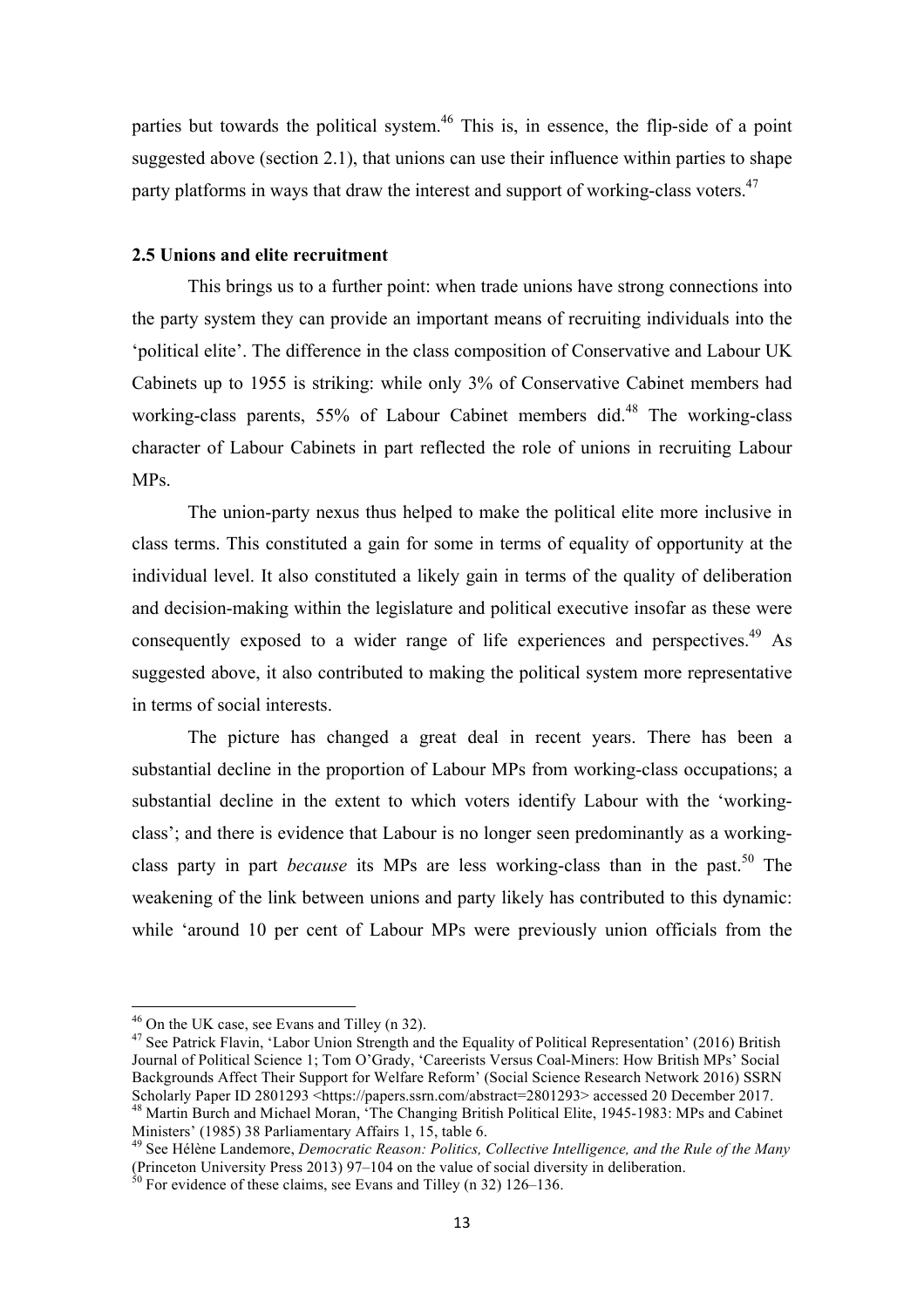1950s to the 1980s, by 2015 only 1 per cent of Labour MPs had worked for a trade union'.<sup>51</sup>

#### **2.6 Unions and political voice**

In addition to influencing policy through their connection to political parties, unions can of course directly intervene in political debates and decision-making to advance the interests of working people, counter-balancing the influence of business and the very rich. At one level, this is a matter of giving voice to ideas and interests so as to shape the 'national conversation' about policy. The interests of capital are quick to organise to project their voice strongly within national debates. Without a countervailing voice, it is unlikely that workers' interests will get fair consideration within the broader public political culture; and without strong unions such countervailing voices will simply not be sufficiently heard. Extending this point, unions can also obviously play a similarly countervailing role in terms of lobbying and direct campaigning. In her discussion of community unionism in the USA, Fine describes how unions working in cooperation with community-based organizations use direct action campaigns to put pressure on mainstream politicians to adjust their policy platforms in ways that align with workers' needs and win their political engagement.<sup>52</sup> More generally, trade unions can contribute significantly to community organizing, joining with other civil society groups such as faith groups to construct powerful local alliances to shape public policy.<sup>53</sup> In the UK, for example, union branches have been active in Citizens UK, an alliance of groups that has successfully put the Living Wage on the national agenda (Jamoul and Wills 2008).<sup>54</sup>

Consistent with the claim that unions make a difference to the 'national conversation', there is considerable cross-national evidence that higher levels of unionisation and stronger collective labour rights are associated with different policies and outcomes: lower earnings inequality, lower income inequality, more redistribution, and a more expansive, 'decommodifying' welfare state.<sup>55</sup>

 $51$  ibid 128.

 $52$  Fine, 'Community Unions and the Revival of the American Labor Movement' (n 33).

<sup>53</sup> Amanda Tattersall, *Power in Coalition: Strategies for Strong Unions and Social Change* (Cornell

University Press 2010); see also Saul D Alinsky, 'Community Analysis and Organization' (1941) 46 American Journal of Sociology 797.

<sup>&</sup>lt;sup>54</sup> Lina Jamoul and Jane Wills, 'Faith in Politics' (2008) 45 Urban Studies 2035.

<sup>55</sup> See, for example, Wolfgang Streeck and Anke Hassel, 'Trade Unions as Political Actors' in John T Addison and Claus Schnabel (eds), *International Handbook of Trade Unions* (Edward Elgar Publishing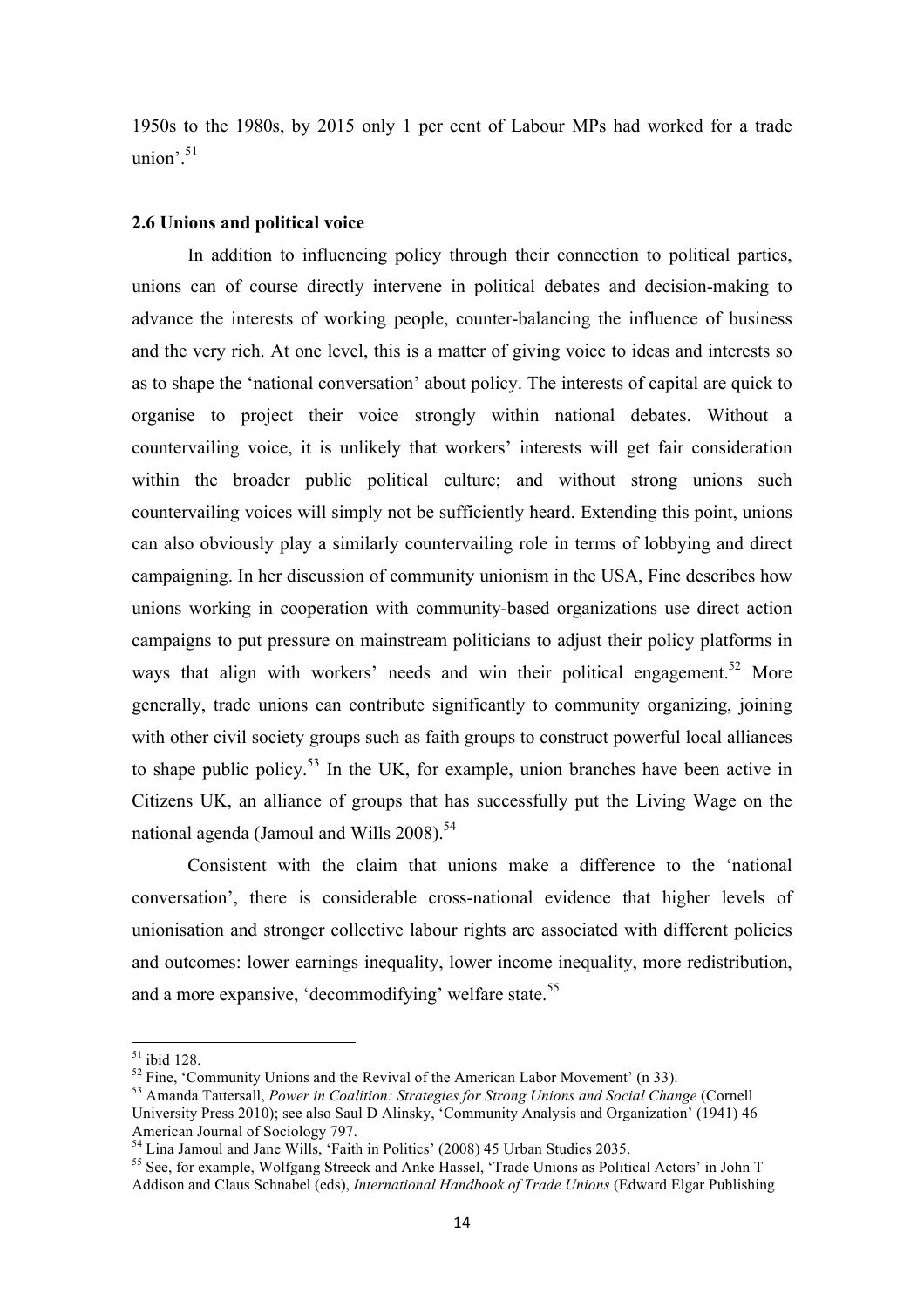#### **2.7 Unions and international cooperation**

Two further potential democratising contributions of trade unions can be briefly noted. The first concerns the potential for trade unions to act as organizations to help promote coordinated transnational action on issues that affect workers. One way in which capital can try to evade the demands of democracy, of course, is by exiting a given nation-state or threatening to do so. Unless nation-states move back to a world of stringent controls on capital export, the obvious counter to this is for democracy to be scaled-up to the transnational level. Insofar as trade unions have international links they have some potential to act in coordinated ways at the transnational level and so may help in the project of building the social and institutional bases for democracy at this level. Concretely, this might involve coordinated direct action against particular firms, or transnational political campaigns addressed to transnational political bodies (e.g., the European Commission and Parliament), or seeking union representation within major international bodies such as the IMF or WTO. 56

#### **2.8 Unions and control over investment**

 Unions may also have a role in democratising control of investment. Investment decisions obviously affect societies in profound and pervasive ways. Nevertheless, in a capitalist society, they remain largely at the discretion of capital-owners. Insofar as unions have a role in managing investment funds, however, then this might serve somewhat to democratise investment decisions. In some advanced capitalist countries in the 1970s, strong union movements devised ambitious plans with radical implications in this regard. The famous example is the 'Meidner Plan' in Sweden that would have required companies to issue new shares each year into union-controlled collective investment funds.<sup>57</sup> But aside from these radical possibilities, unions are able to

Ltd 2003) 357–358; Jonas Pontusson, 'Unionization, Inequality and Redistribution' (2013) 51 British Journal of Industrial Relations 797; Jasmine Kerrissey, 'Collective Labor Rights and Income Inequality' (2015) 80 American Sociological Review 626. Most studies focus on industrialised countries but Jasmine Kerrissey's 2015 research looks at the impact of collective labour rights on income inequality worldwide. She finds that collective labour rights are associated with lower income inequality in most parts of the world with the strongest effect in the industrialised West. She finds no statistically significant effect in Africa, though she suggests this may reflect Africa's low sample size in the study; and no effect in Eastern Europe, possibly reflecting the impacts of state socialism.

 $56$  Streeck and Hassel (n 22) 360.

<sup>57</sup> John D Stephens, *The Transition from Capitalism to Socialism* (Palgrave Macmillan 1979) 177–194; Rudolf Meidner, *Employee Investment Funds: An Approach to Collective Capital Formation* (George, Allen and Unwin 1978); Jonas Pontusson, *The Limits of Social Democracy: Investment Politics in*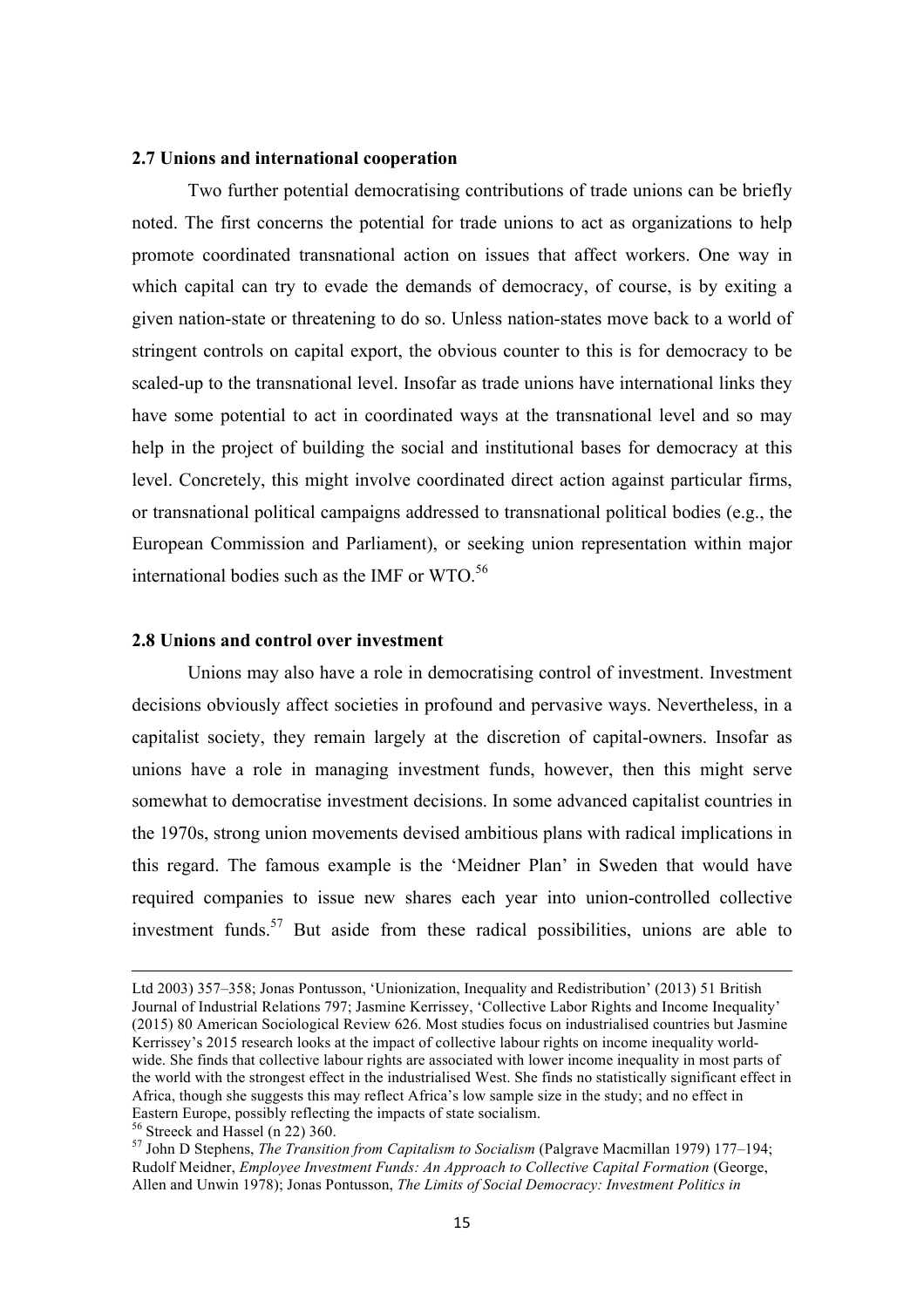establish and exert some control over investment, e.g., through a role in managing pension funds. In the US, 'financial activism' has become an important plank of union strategy since the 1980s with unions intervening, as shareholders, to reform companies' structures of governance.<sup>58</sup>

## **2.9 But aren't unions bad for democracy?**

 $\overline{a}$ 

 Our argument thus far has stressed the benefits of strong trade unions for democracy. Unions are, however, often viewed and presented as bad for democracy. In Britain in the 1970s, unions were frequently said in the press to be 'holding the country to ransom' and the February 1974 general election was fought by the Conservatives on the platform of 'Who governs?', the implication being that voters had to choose between parliamentary democracy and rule by union overlords. In response to this vein of scepticism, we make three points.

First, while individual unions can obviously use their power in unfair or imprudent ways, we think it vital to be explicit about the underlying reality of class politics.<sup>59</sup> In a capitalist economy, capital almost always has the option of exit in some form and this puts strong and constant pressure on governments to shape policy to accord with the broad interests of capital-owners. It is much harder for labour to bring similar pressure to bear because of the organisation and coordination involved.<sup>60</sup> Insofar as unions manage to bring pressure to bear on governments, this is, broadly speaking, a democratising influence in society as it tends to counter-balance the background pressures on policy from capital. Governments – and electorates – have to find ways to accommodate both sets of interests rather than passively accommodating to an implicit but powerful norm that is more straightforwardly pro-capital. If we picture capitalist democracy as a kind of 'mixed constitution' in Aristotle's terms, combining institutions that empower the rich (such as private control over investment) and those that empower

*Sweden* (Cornell University Press 1992); Joe Guinan, 'Social Democracy in the Age of Austerity and Resistance: The Radical Potential of Democratising Capital' (2012) 20 Renewal: a Journal of Social Democracy 9.

<sup>58</sup> For one discussion, see Archon Fung and others (eds), *Working Capital: The Power of Labor's Pensions* (Cornell University Press 2001).

<sup>&</sup>lt;sup>59</sup> For insightful comment specifically on British trade union strategy in the 1970s and 1980s, see David Purdy, 'The Wages of Militancy: Incomes Policy, Hegemony and the Decline of the British Left' [2006] Hegemonics <http://www.hegemonics.co.uk/docs/Incomes-Policy-Hegemony-1970s.pdf> accessed 3 August 2017; Peter Ackers, 'Gramsci at the Miners' Strike: Remembering the 1984–1985 Eurocommunist Alternative Industrial Relations Strategy' (2014) 55 Labor History 1.

<sup>&</sup>lt;sup>60</sup> Claus Offe and Helmut Wiesenthal, 'Two Logics of Collective Action' in John Keane (ed), Claus Offe, *Disorganized capitalism: contemporary transformations of work and politics* (Polity 1985).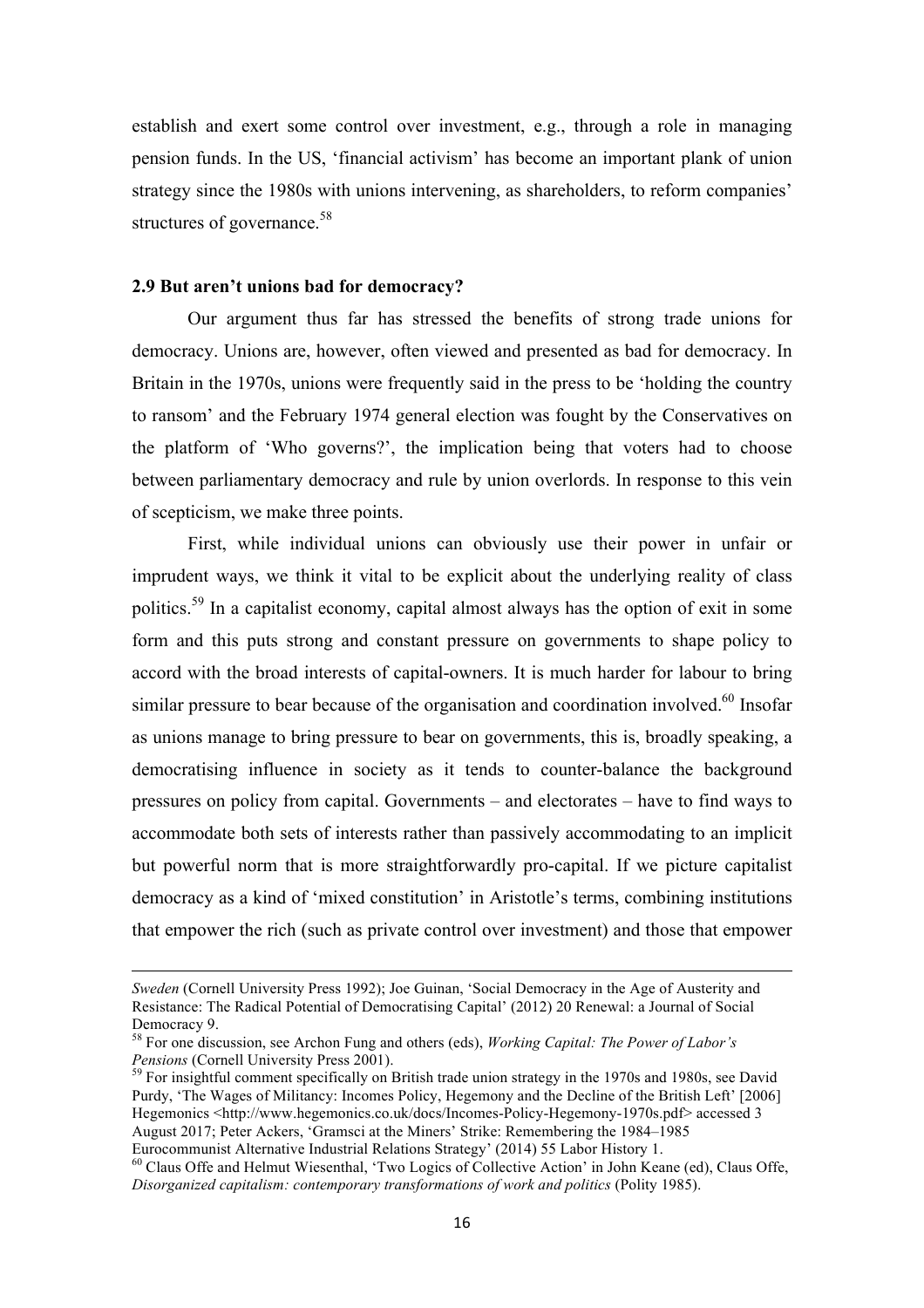the poor and non-wealthy, union power shifts the mixed constitution in a less oligarchic direction.

 Second, we think it important to attend to the structure and spread of trade unionism. There is a strong body of evidence that where unions are encompassing in coverage of the workforce and centralised or otherwise capable of coordinated action, they facilitate effective management of the economy.<sup>61</sup> Rather than being a threat to governance, the unions facilitate and participate in it. As indicated above (section 2.6), this is typically a democratising influence in that it shifts the terms of the national political conversation towards closer consideration of workers' interests. We should recall the cross-national evidence, noted in section 2.6, on the difference unions make to such things as earnings and income inequality.

 The third part of our response is to stress the importance of internal union democracy and unions' inclusiveness. If unions have power but operate in ways that are not robustly democratic, or fail to practice inclusion in their membership and methods of work, then we would agree that there is cause for concern. This is why we think the state has a legitimate role in legislating some basic requirements for union organization.<sup>62</sup> We return to this point briefly below in elaborating what we call *the promotive stance* of the state towards trade unionism.

#### **3. The promotive stance**

 $\overline{a}$ 

We have argued that trade unions can and do serve as a counter-weight to oligarchy in numerous ways and, in these respects, contribute to substantive political equality. If we are right, then this is a reason to think that a democratic state ought to adopt a *promotive stance* towards trade unionism.<sup>63</sup> In short, if strong unions are a feature of a robust democracy; and if a democratic state should take action to sustain the

*Social Europe vs. Liberal America* (Cornell University Press 2005) 95–113.

<sup>61</sup> Lars Calmfors and John Driffill, 'Bargaining Structure, Corporatism and Macroeconomic Performance' (1988) 3 Economic Policy 14; David Soskice, 'Wage Determination: The Changing Role of Institutions in Advanced Industrialized Countries' (1990) 6 Oxford Review of Economic Policy 36; Jukka Pekkarinen, Matti Pohjola and Bob Rowthorn (eds), *Social Corporatism: A Superior Economic System?* (Clarendon Press 1992); Streeck and Hassel (n 22) 95–113; Jonas Pontusson, *Inequality and Prosperity:* 

<sup>62</sup> Stuart White, 'Trade Unionism in a Liberal State' in Amy Gutmann (ed), *Freedom of Association* (Princeton University Press 1998).

 $^{63}$  ibid; Stuart White, 'Liberal Neutrality and Trade Unions' (2011) 33 Comparative Labor Law & Policy Journal 417; see also Alan Bogg, *The Democratic Aspects of Trade Union Recognition* (Hart 2009); Alan Bogg, 'New Labour, Trade Unions and the Liberal State' (2009) 20 King's Law Journal 403; Brishen Rogers, 'Three Concepts of Workplace Freedom of Association' (2016) 37 Berkeley Journal of Employment and Labor Law 177.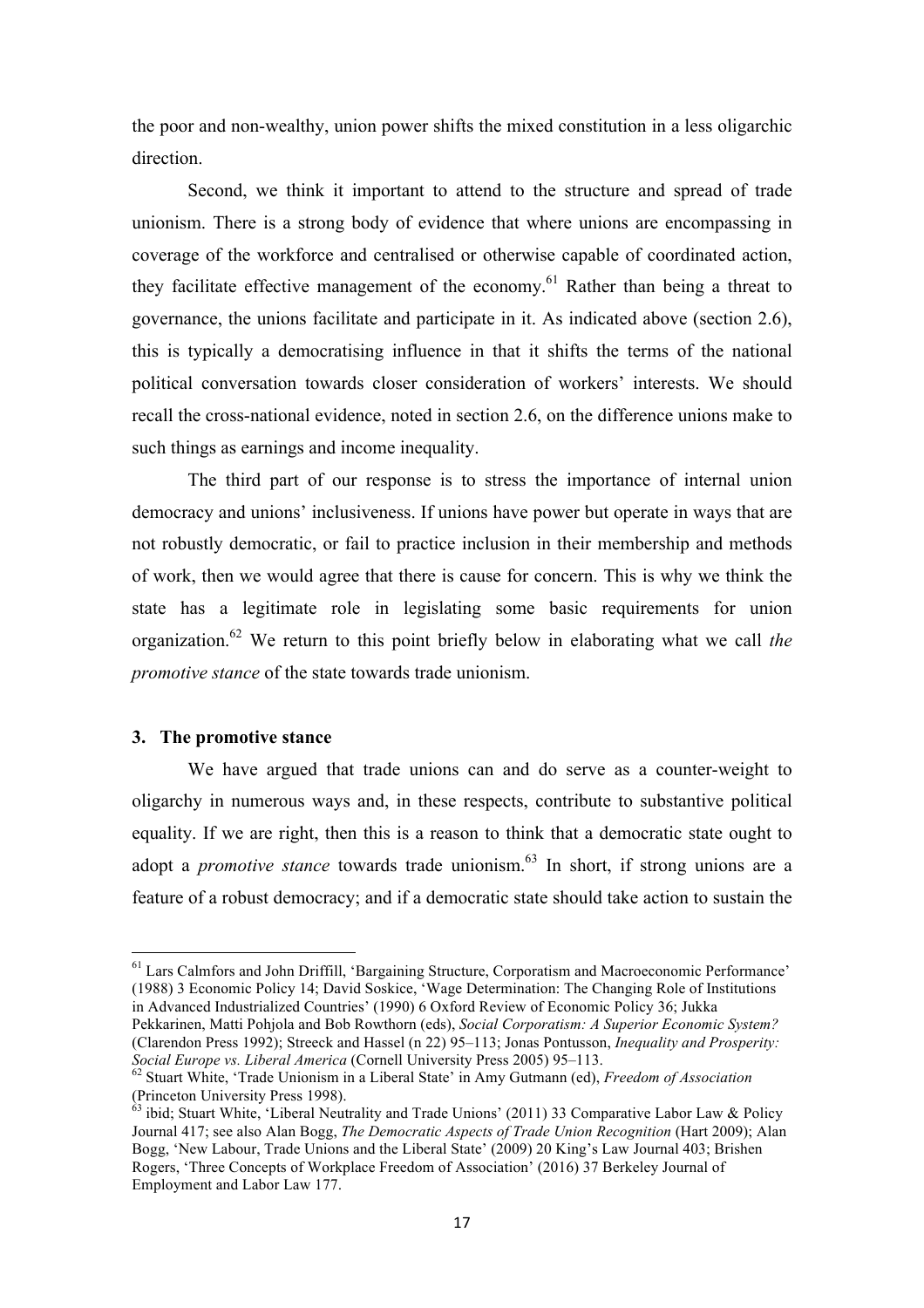conditions for its own health as a democracy; then surely the state should be supportive of trade unionism.<sup>64</sup> But what do we mean by a 'promotive stance'? What can be said against it?

## **3.1 Defining the promotive stance**

In principle, states can adopt legal and policy frameworks that discourage trade unionism, encourage it, or aim at neutrality.

If the state bans independent trade unions, it obviously has adopted a discouraging stance. Some might argue that the absence of a ban suffices for a neutral stance. However, the common law baseline of countries such as the UK itself creates an inhospitable environment for trade unions. Cole puts the point as follows: 'According to the common law, a Trade Union, if it is not in itself illegal, at least comes into conflict with the law as soon as it takes any action for the regulation of the conditions of employment of its members'.<sup>65</sup> On efforts by workers to achieve union recognition in particular, Alan Bogg points out that: ''Neutral' enforcement of property rights mean that unions can be excluded from the employer's property, while the employer can campaign to a 'captive audience' workforce at any time during the working day. 'Neutral' enforcement of freedom of contract means that workers can be dismissed with impunity for choosing to support the union<sup>'.66</sup> The neutrality embodied in the common law background is not sufficiently attuned to the inequalities in power between workers and employers that this legal background itself creates. A plausible conception of the neutral stance needs to take these background inequalities into account.<sup>67</sup>

A more plausible candidate in this respect, as discussed by Bogg, is the model of statutory union recognition established in the UK in 1999, which has much in common with the US's system deriving from the Wagner Act of 1935. In this kind of model – we'll call it the Wagner-type model - the default is a non-unionised workplace. But under certain conditions, workers can trigger a workplace ballot on union recognition. If there is a majority in the ballot, the union wins recognition and the employer then has duties to respect the union as a collective bargaining agent. There are rules also to

 $64$  The argument for the promotive stance is wider than the link with political equality discussed here. In Rawls's terms, the argument will likely include considerations related to the difference principle and fair equality of opportunity as well as to the fair value of the political liberties. For a statement of the wider argument, see White (n 62).

 $65$  Cole (n 38) 140.

<sup>66</sup> Bogg, 'New Labour, Trade Unions and the Liberal State' (n 63) 417.

 $67$  White (n 62).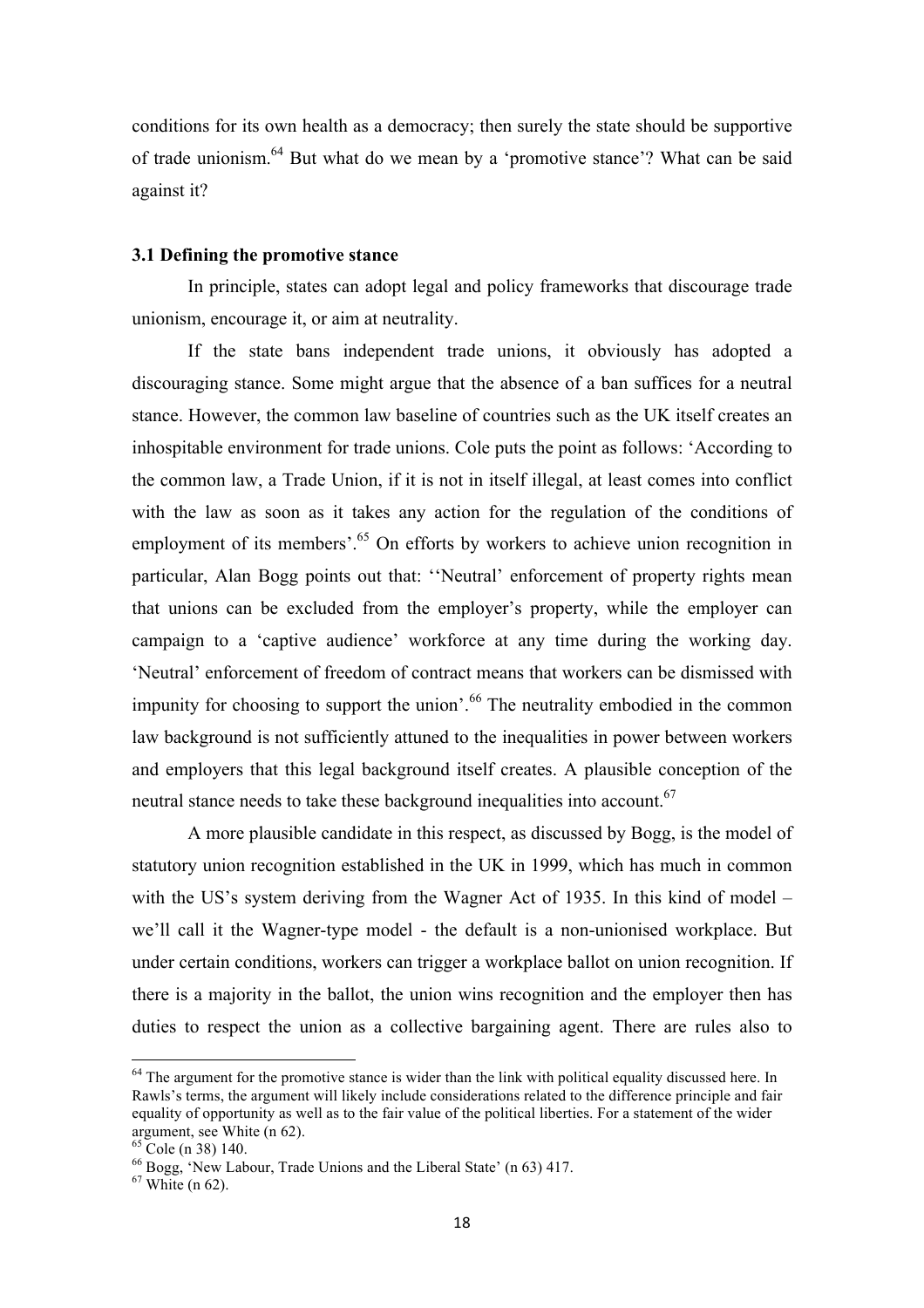ensure that unions and employers both get a 'fair hearing' in the run-up to the ballot (e.g., workers cannot be dismissed for supporting unionisation). In practice, neither the US nor the UK actually live up to the 'even-handed' promise of this model. In the UK, there are a number of concerns such as the lack of guaranteed union access to workplaces before a ballot is triggered, and about the requirement that majority votes meet a threshold of at least 40% of the workers eligible to vote, both rules that weight things further in favour of the non-union default.<sup>68</sup> However, it is possible in principle to correct these features and to imagine a variant of the model that would give unions more access and individual workers more protection. Arguably, a suitably amended variant of the model would exemplify a neutral stance on the part of the state towards trade unionism.

In contrast to this neutral stance, Keith Ewing advocates a state that will:

'…intervene to ensure that the institutional structures are in place to facilitate trade-union involvement in the decision-making process, using the law or other forms of state apparatus in a positive sense where necessary, rather than merely to remove impediments to trade-union organization, as in the case of the liberal state.<sup>69</sup>

As we will explain below, we see no inconsistency between such intervention and the 'liberal state', but otherwise Ewing's formulation captures in general terms what we mean by a promotive stance. Concretely, this stance will guide the state's approach to a range of key questions concerning union membership rules, union recognition, duties on employers to engage in collective bargaining, and the rights of workers to take strike action. Roughly speaking, the idea is to switch the default setting to union membership and recognition; to complement this with clear duties on employers to bargain with unions in good faith; and to secure for workers an expansive right to strike, e.g., one that includes the right to take secondary action.<sup>70</sup> Ewing points out that the UK state did in fact adopt a promotive stance for much of the twentieth century, e.g., by authorising executive agencies to encourage collective bargaining at industry level. He

<sup>68</sup> Ruth Dukes, 'The Statutory Recognition Procedure 1999: No Bias in Favour of Recognition?' (2008) 37 Industrial Law Journal 236, 249–258; Bogg, *The Democratic Aspects of Trade Union Recognition* (n 63); Bogg, 'New Labour, Trade Unions and the Liberal State' (n 63) 418–422.

<sup>69</sup> Keith D Ewing, 'The State and Industrial Relations: "Collective Laissez-Faire" Revisited' (1998) 5 Historical Studies in Industrial Relations 1, 6–7.

<sup>70</sup> Much more detailed discussions to which we are sympathetic include Bogg, *The Democratic Aspects of Trade Union Recognition* (n 63); Keith Ewing and John Hendy, 'New Perspectives on Collective Labour Law: Trade Union Recognition and Collective Bargaining' (2017) 46 Industrial Law Journal 23; see also Rogers (n 63).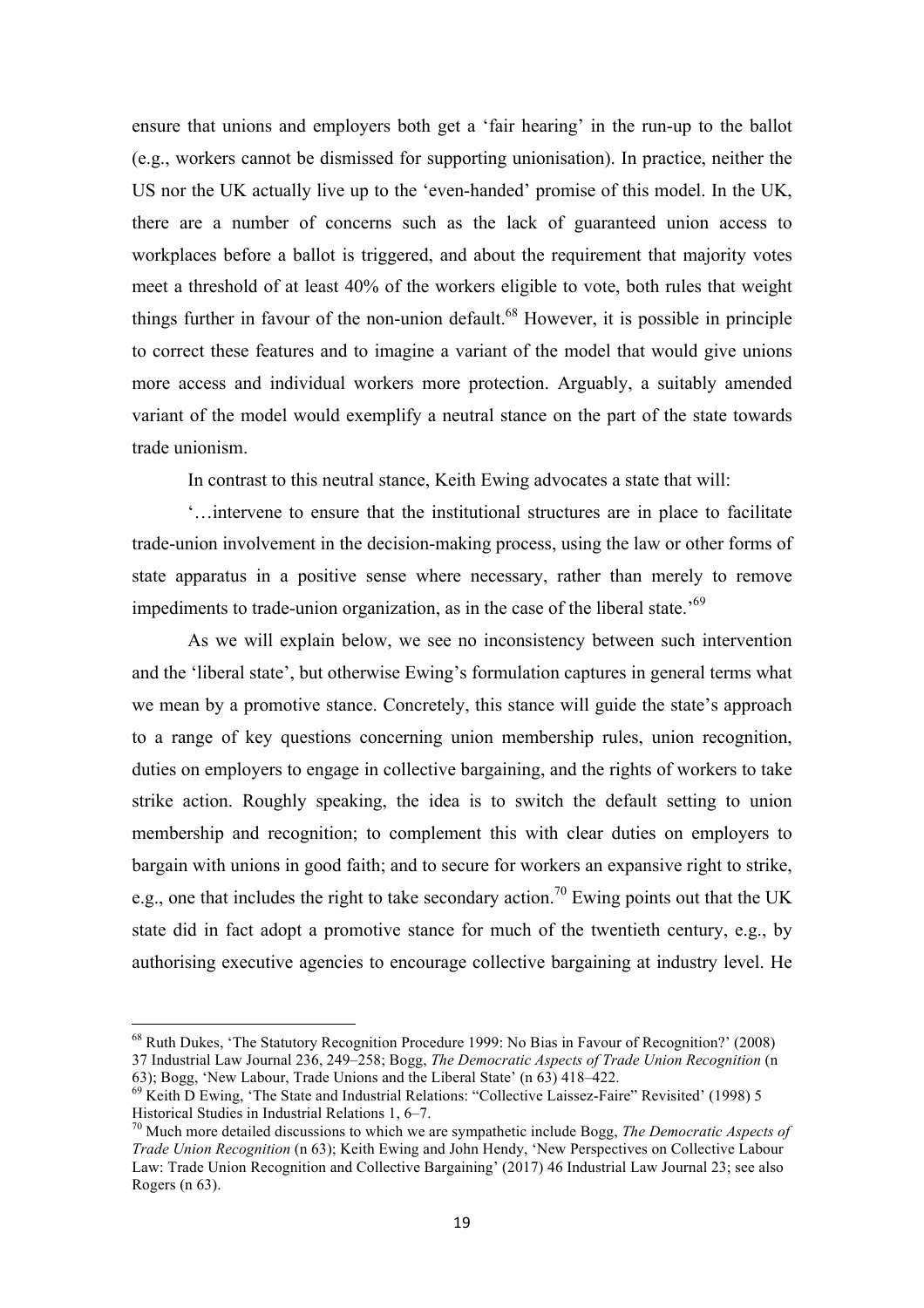and John Hendy have set out an ambitious proposal for a revival of this approach.<sup>71</sup> Under Ewing and Hendy's proposal, government enumerates the various sectors of the economy and then legislates the establishment of a Sectoral Employment Commission in each sector. SECs are to have equal employer and union representation. They would have the power to make authoritative rules within the sector with regard to a wide range of employment issues such as pay, health and safety rules, holidays, disciplinary rules and trade union membership.<sup>72</sup> In this model, the state takes the view that unions are a desirable part of a system of economic governance and deliberately creates this system and brings unions into it.

We repeat, however, that the promotive stance as we conceive it can also imply duties on trade unions, as well as justifying state intervention in support of the fulfillment of those duties. In particular, as suggested above (section 2.8), we think there is a legitimate role for the state in upholding good democratic and inclusive practices within trade unions (such as requiring the use of the secret ballot in votes over strike action).<sup>73</sup> We also emphasise that the promotive stance has a qualitative as well as quantitative aspect: what matters is not just the raw proportion of the workforce in unions, or covered by collective bargaining agreements, but the distribution of union support and representation within the workforce, in particular the inclusion and participation of more disadvantaged workers.<sup>74</sup>

## **3.2 Defending the promotive stance**

 If this describes what the promotive stance is, in broad terms, is it desirable? Even if there are grounds for such a stance, are there not also strong, and perhaps stronger, considerations against it? There are a number of criticisms and concerns we might discuss here but we will focus on two, both of which claim that the promotive stance is objectionably illiberal. If the objections hold then it looks as if liberal democracies may have to forego pro-union interventions that are putatively good for

 $71$  Ewing and Hendy (n 70).

 $72$  ibid  $38-40$ .

 $^{73}$  We also have little doubt that current UK law goes well beyond what can be justified in these terms. While insistence on a secret ballot defines good practice, a requirement on *postal* ballots does not seem necessary in this way. Recent proposals in the UK that strike votes must win not just a majority of those who vote but a threshold of 40% of those eligible to vote are also not justified by a need to ensure good practice. These requirements seem motivated by a desire to make it more costly or difficult for unions to call strikes and so arguably indicate a state position of seeking to discourage effective trade unionism. <sup>74</sup> Fine, 'Community Unions and the Revival of the American Labor Movement' (n 33); Fine, 'A

Marriage Made in Heaven?' (n 33); Pontusson (n 15).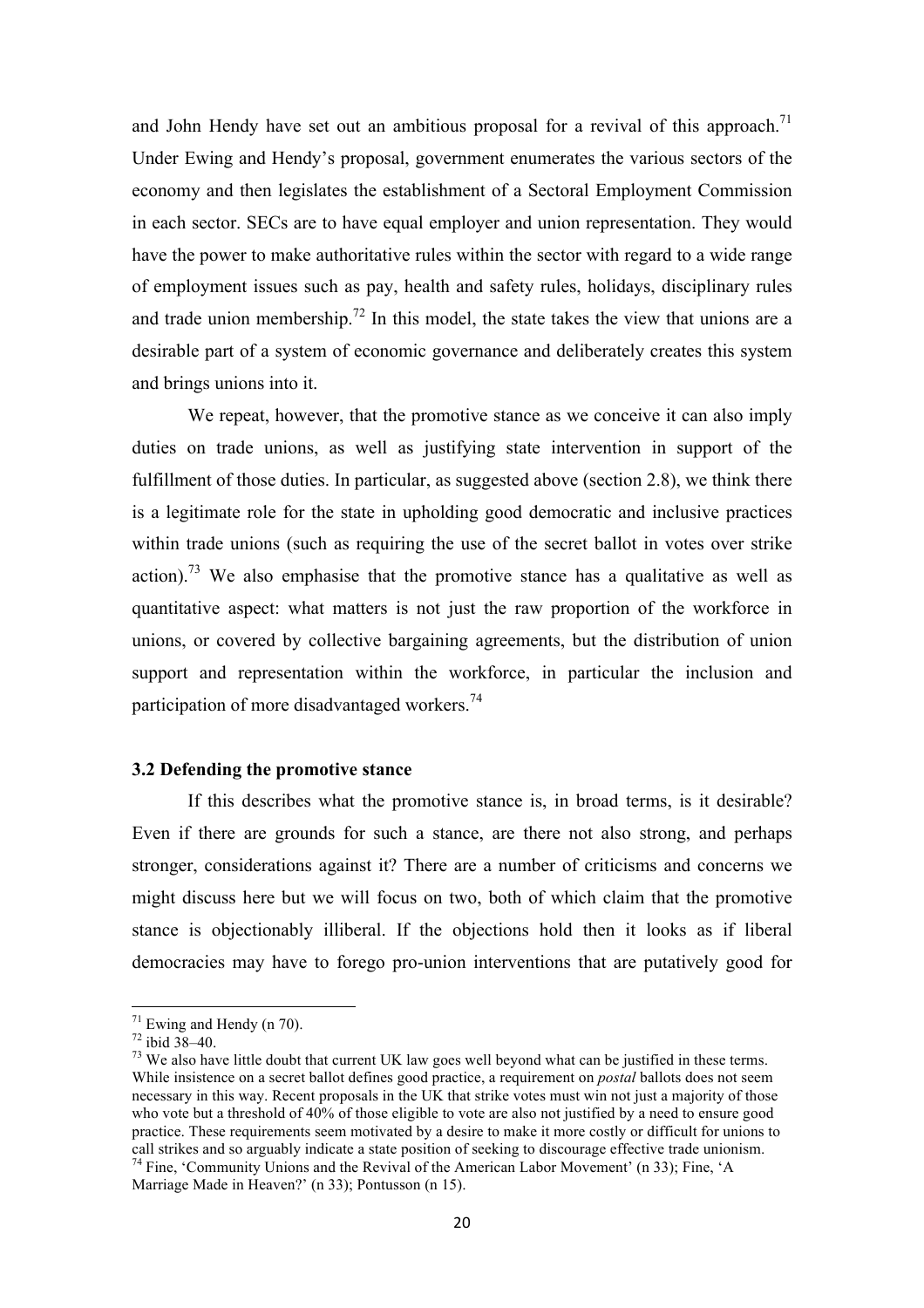their democratic character, on the grounds that these are also bad for their liberal character.

 The first objection appeals to the value of neutrality. One strand in contemporary liberal philosophy argues that the state should not take sides on questions about the nature of the good life, or between 'comprehensive doctrines' of a philosophical or religious nature, that are reasonably disputed by citizens. Neutrality here expresses the idea that the state should affirm the equal dignity of all citizens and fails to do so if it takes sides in such disputes. Neutrality at this level might be thought, in turn, to demand neutrality in relation to associations: it is wrong for the state to promote a specific religious group or give special status to associations such as the Boy Scouts or the Girl Guides.<sup>75</sup>

As one of us has explained in earlier work, the objection fails in general terms.<sup>76</sup> The principle of state neutrality advanced within contemporary liberal political philosophy, in particular in the work of John Rawls, is one that constrains the kind of justification that citizens may offer for their laws, particularly (for Rawls) in relation to 'constitutional essentials' and 'matters of basic justice'.<sup>77</sup> Justification must be based on 'public reason' rather than on considerations internal to a specific comprehensive ethical doctrine. Public reason includes, centrally, considerations of social justice, considerations that are, as Rawls would argue, acceptable to reasonable citizens of diverse comprehensive views. In Rawls's view, principles of justice include a commitment to what he terms the 'fair value of the political liberties', a commitment to ensure that the value of political liberties (such as rights to vote and stand for office) is not undermined by such things as background economic inequality.<sup>78</sup> Our democratic case for trade unions, and for a promotive stance based in part on unions' contribution to democracy, can be seen precisely as appealing to the fair value of political liberties. It is, therefore, grounded in public reason and so is fundamentally neutral in the appropriate liberal sense.

A second objection focuses on specifics of the promotive stance, in particular on what it might imply for union membership rules. On one interpretation, the promotive stance entails support for the 'closed shop': an arrangement under which union

 $75$  See also Alan Bogg and Keith Ewing, 'A (Muted) Voice at Work - Collective Bargaining in the Supreme Court of Canada' (2011) 33 Comparative Labor Law & Policy Journal 379, 408–409.  $76$  White (n 62).

<sup>77</sup> John Rawls, *Political Liberalism* (Columbia University Press 1993).

<sup>78</sup> See John Rawls, *Justice as Fairness: A Restatement* (Harvard University Press 2001) 148–50.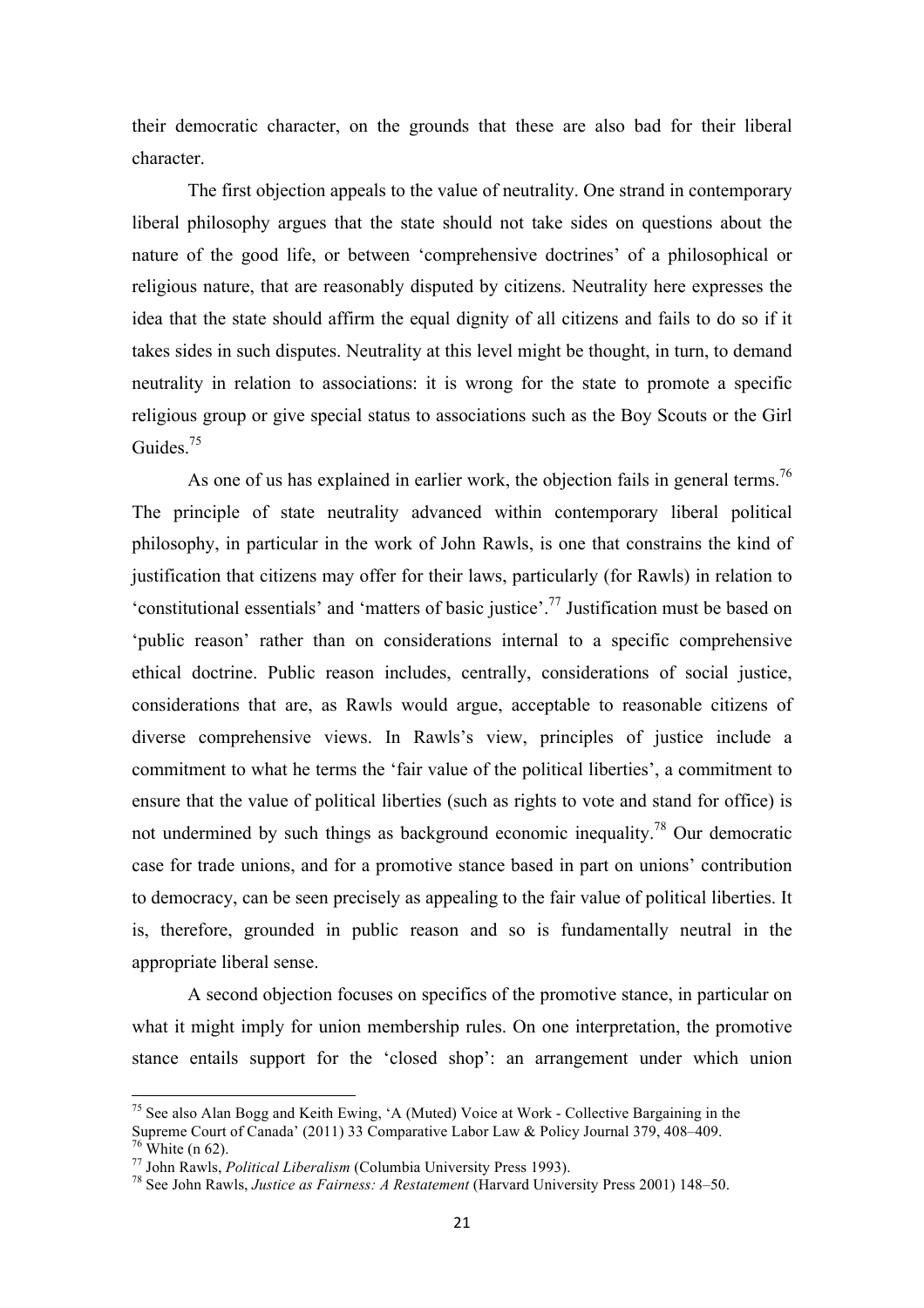membership is a condition of employment. But this violates the idea that, in a liberal society, associational membership should be voluntary. In response, we make two points. First, even were one to concede the objection to the point of giving up altogether on the closed shop, this would not necessarily rule out other interventions that we have sketched as part of the promotive stance. Second, and more fundamentally, we think the legitimate liberal concern here can and – for reasons internal to liberalism itself – should be met without giving up altogether on the closed shop. The debate around the justifiability of the closed shop is often presented in terms of a claim of individual liberty against a claim of fairness between workers in a given workplace or industry. The fairness issue is said to concern the risk of 'free-riding' by non-union members: they get the benefits of higher wages or better conditions negotiated by the union without carrying any of the associated costs. Our argument in this chapter suggests, however, that more is at stake here. If trade unions make an important contribution to social justice more widely, including to maintaining the fair value of political liberties, then non-union members are also free-riding to some degree in relation to these goods. Or, to put the point in another way, these workers' lack of membership and participation in unions creates a kind of 'negative externality' for the wider promotion of social justice and (our focus in this chapter) a robust democracy. In view of this it is reasonable – reasonable in terms of the pursuit of a liberal conception of social justice – to make union membership the default. Where the individual has a genuine conscientious objection to unions we agree that this should be respected. The default is trumped. But in order to protect the default, and the liberal, social justice values it protects, the state may legitimately take steps to prevent the abuse of the right of conscientious exemption. One proposal is to require the objector to make payments to a charity of their choice equal to the cost of union dues.<sup>79</sup> Related issues internal to membership, such as liability to political party and campaign contributions, can be approached in a similar spirit. There is an important value here concerning individual consent and the right to refuse association. But it is a mistake, and not necessarily in best accord with a liberal account of justice in an all-things-considered sense, to think that this value requires union membership and recognition rules akin to what we have called the merely neutral stance (i.e., following, with appropriate amendments, the Wagner-type model).

 $79$  As argued in White (n 62).